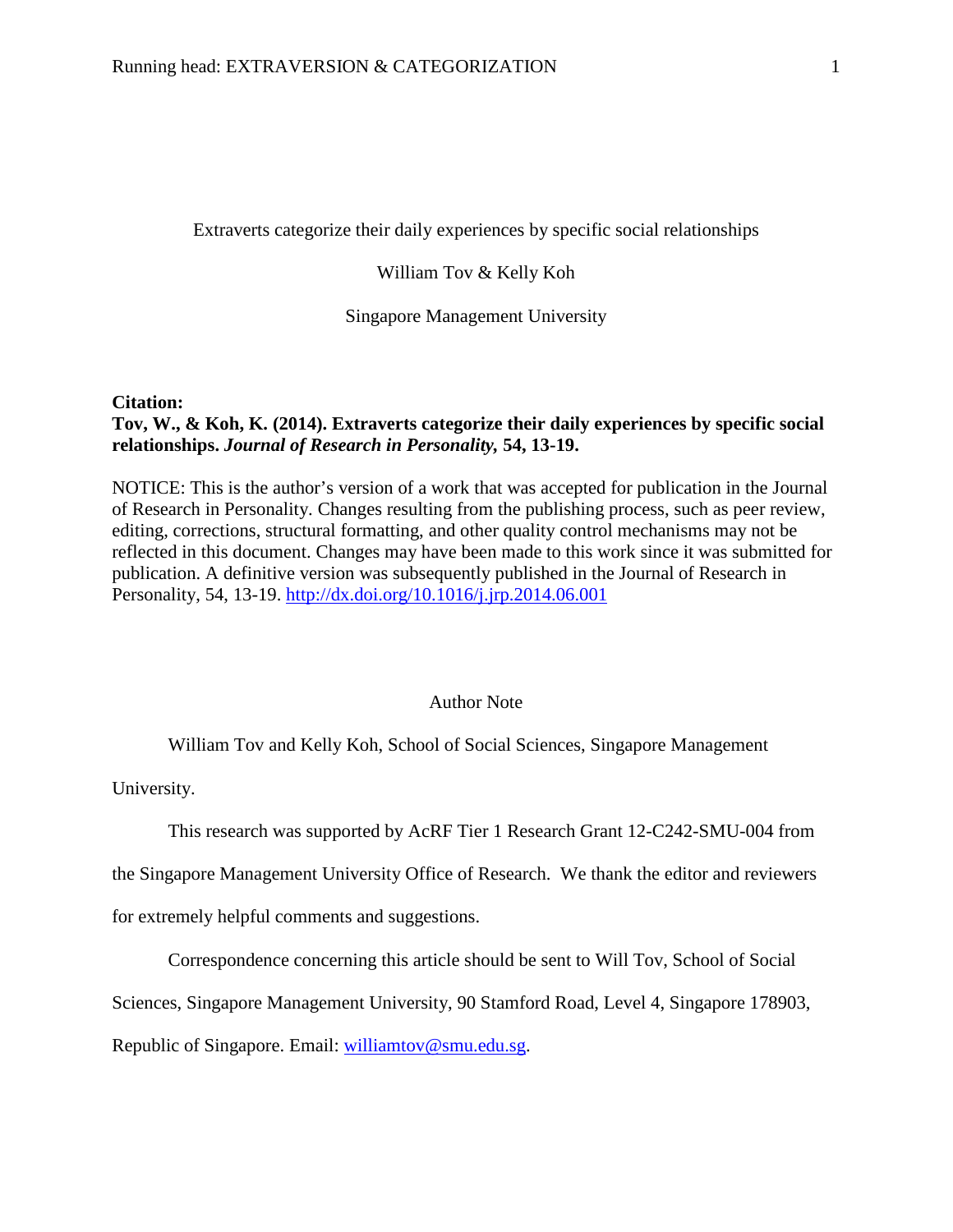## Abstract

How an event is categorized may reflect the constructs that are cognitively accessible to a person. The present study examined whether extraverts categorized their daily experiences by general sociality (social versus nonsocial), specific relationships, valence, and academics/leisure. After reporting events during a one-month diary study, participants sorted their events into meaningful groupings. Extraverts tended to categorize their events by sociality and more specifically by the nature of their relationships with others. No other effects were found. Thus, what may be salient to extraverts is not just the time they spend socializing, but whom they are socializing with. This finding suggests the need to move beyond affiliation to study more specific social motives that extraverts may pursue.

*Keywords*: extraversion, daily experience, categorization, social relationships, personality, cognitive accessibility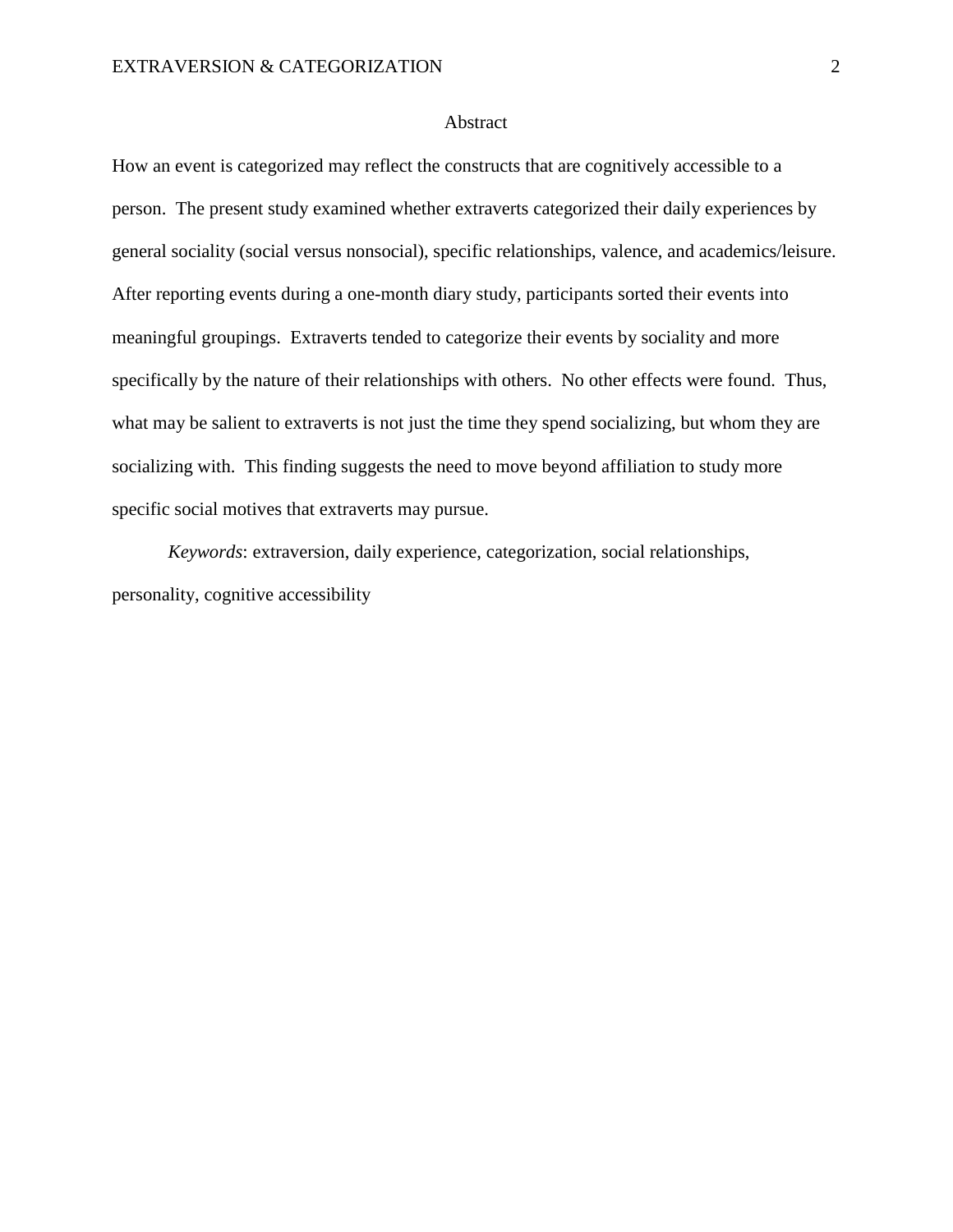### **1. Introduction**

A story from *The Wall Street Journal* describes the marriage of an extraverted husband and an introverted wife. As with many relationships, the couple resolves their conflicts through compromise:

It took two decades, they say, but they finally learned to cope with their vastly different styles…Mr. Weber goes to a happy hour after work one night a week without his wife. They also spend every Saturday apart. He meets pals early at Starbucks, stops in at another coffee shop mid-morning to say hi to more friends and gathers a crowd at a local pub for lunch. [Ms. Weber] stays home and reads, calls her parents, catches up on email and walks the dog. (Bernstein, 2011)

The everyday experiences of Mr. and Ms. Weber can be compared and contrasted in any number of ways. Both of them work but also find time for leisure. Presumably, some of these experiences are pleasant, others are unpleasant. The most obvious contrast, of course, is that Mr. Weber, the extravert, spends much more time socializing than Ms. Weber, the introvert. However, one other aspect of Mr. Weber's social life deserves attention. Beyond the amount of time he spends with others is the particular way that he does so. Mr. Weber socializes separately with distinct groups of people: work colleagues, various friends, and at some point—one hopes—his wife.

If we asked Mr. and Ms. Weber to reflect on their everyday lives, we might find that one person emphasizes certain themes and features more than the other person. For example, Mr. Weber might focus more on the social aspects of his experiences than Ms. Weber. Not only might he be more sensitive to the contrast between socializing and not socializing, he might further subcategorize his experiences according to his relationships with different groups of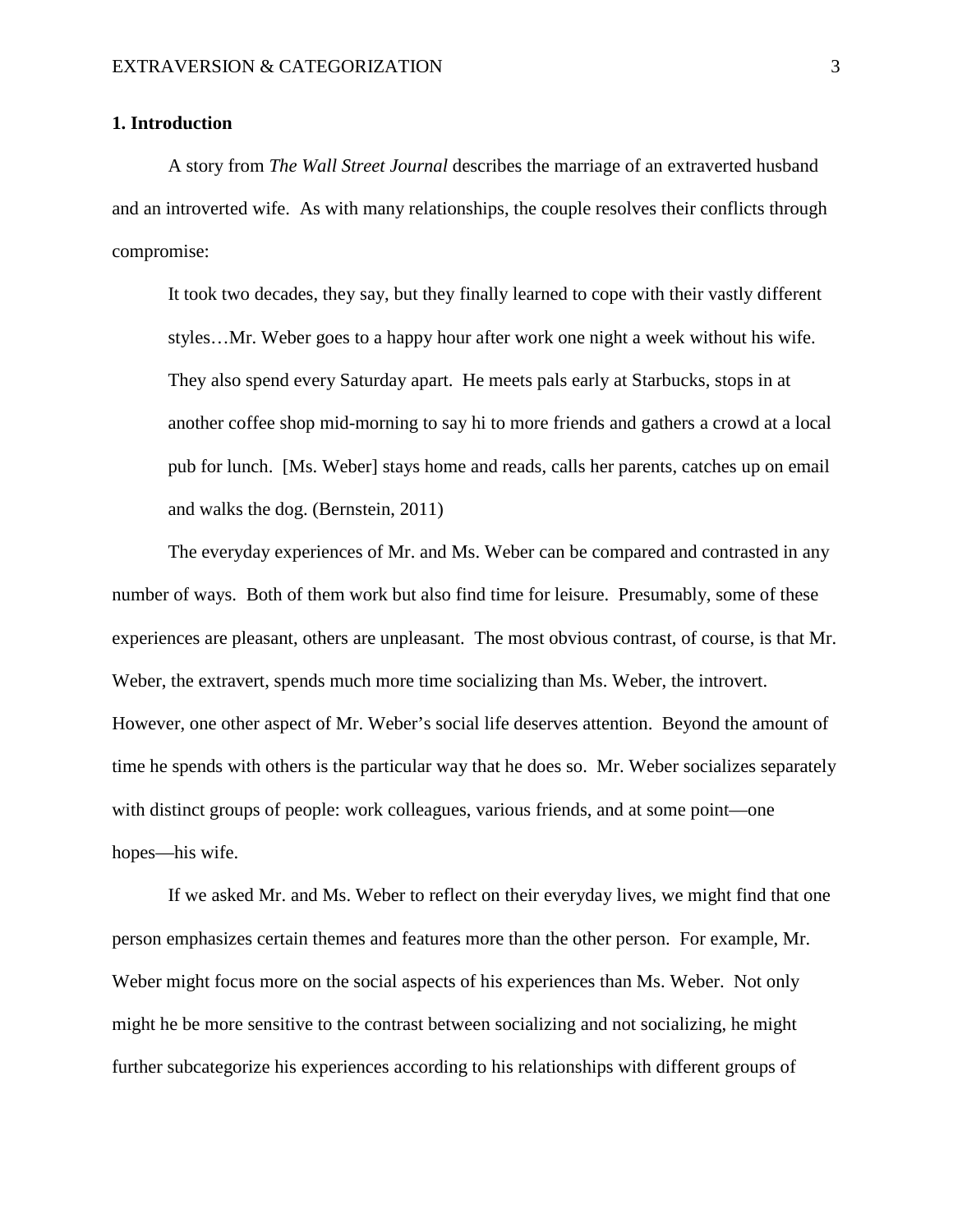#### EXTRAVERSION & CATEGORIZATION 4

people. For Ms. Weber, on the other hand, such categories might be less relevant for her own experiences, which are less varied with regard to the people she interacts with. The Webers illustrate the possibility that personality traits influence the types of experiences people have, and this in turn shapes the categories or features of events that are chronically accessible in memory.

In the present study, we examined the relation between extraversion and the categorization of daily events. Participants reported their experiences during a one-month diary study. At the end of the study, they were instructed to sort the events they reported into meaningful groups. This task was fairly unstructured to allow for the expression of individual differences in grouping events. We then examined whether participants' level of extraversion was systematically related to the categories by which they grouped events. As we discuss below, such categories may suggest the features of events that extraverts find most relevant for interpreting and anticipating their experiences.

### **1.1. Category Accessibility as an Individual Difference**

Because a single event reflects several themes and features, it can often be categorized in more than one way. A study session with friends could be construed as an academic event, an opportunity for social bonding, or simply a pleasant experience. The decision to categorize an event in one way and not another may reflect a person's predominant concerns, which are often related to their personality traits and motives. At the very least, such decisions may reveal the constructs that are cognitively accessible in the everyday life of the person (Higgins, 1996, 2000). Constructs or categories that are more accessible (i.e., readily brought to mind) are more likely to be applied to stimuli than those that are less accessible.

According to Bruner (1957), the relative accessibility of some categories over others serves two important functions: prediction and goal attainment. First, when certain classes of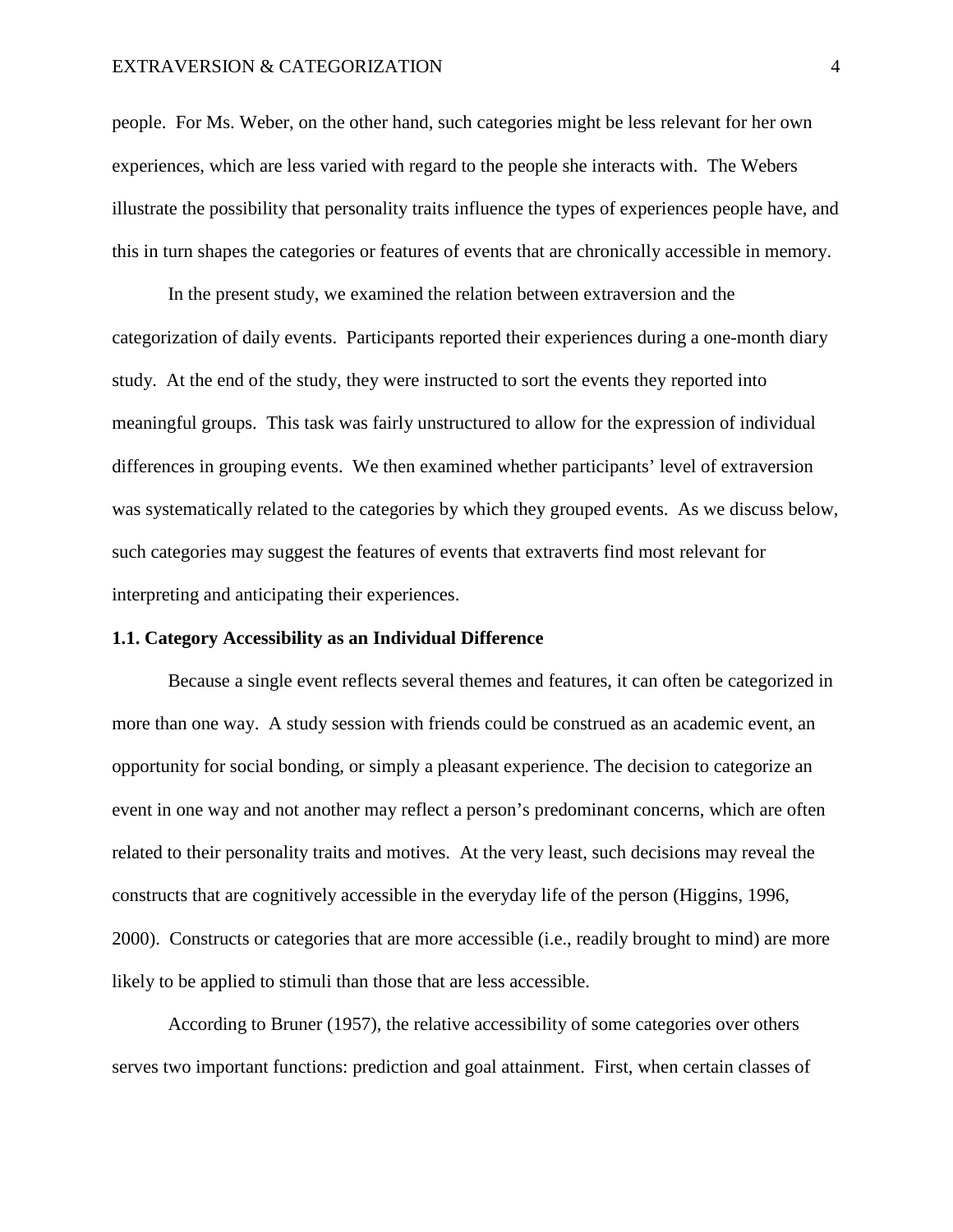events occur more frequently than others, the categories associated with those events will be more accessible to the person. For example, if extraverts socialize more than introverts, those categories that are relevant for identifying and interpreting social experiences should be more accessible. This would help extraverts more accurately predict the course of social interactions and adjust their behavior accordingly. Thus, the link between event frequency and category accessibility is functional (Higgins, 2000). The categories that are most accessible tend to be the ones that aid in the comprehension and prediction of frequently occurring experiences. A similar view was proposed by George Kelly (2003) in his development of personal construct theory.

A second function of category accessibility is to facilitate goal attainment. Category knowledge that is relevant to a person's needs and goals should be more accessible than that which is not (Bruner, 1957; Förster, Liberman, & Higgins, 2005). Category accessibility facilitates goal pursuit by increasing the detection of goal-relevant stimuli and preparing goalrelevant behavior. Thus, if extraverts desire social interactions more than introverts, categories that are relevant in their pursuit of such experiences should be more accessible. This might include knowledge of potential interaction partners (e.g., friends versus family) and the types of interactions one has with them.

In summary, category accessibility may be a reflection of one's daily experiences as well as the goals one pursues in everyday life. Extraverts frequently engage in social activity (Gosling, Augustine, Vazire, Holtzman, & Gaddis, 2011; Lucas, Le, & Dyrenforth, 2008) and tend to express a desire for affiliation (King & Broyles, 1997). When extraverts are alone, they are more likely than introverts to feel like the situation is imposed on them and not an experience they chose to be in (Emmons, Diener, & Larsen, 1986). The aberrance of solitary moments may be as salient to extraverts as the time spent with others. This suggests that the contrast between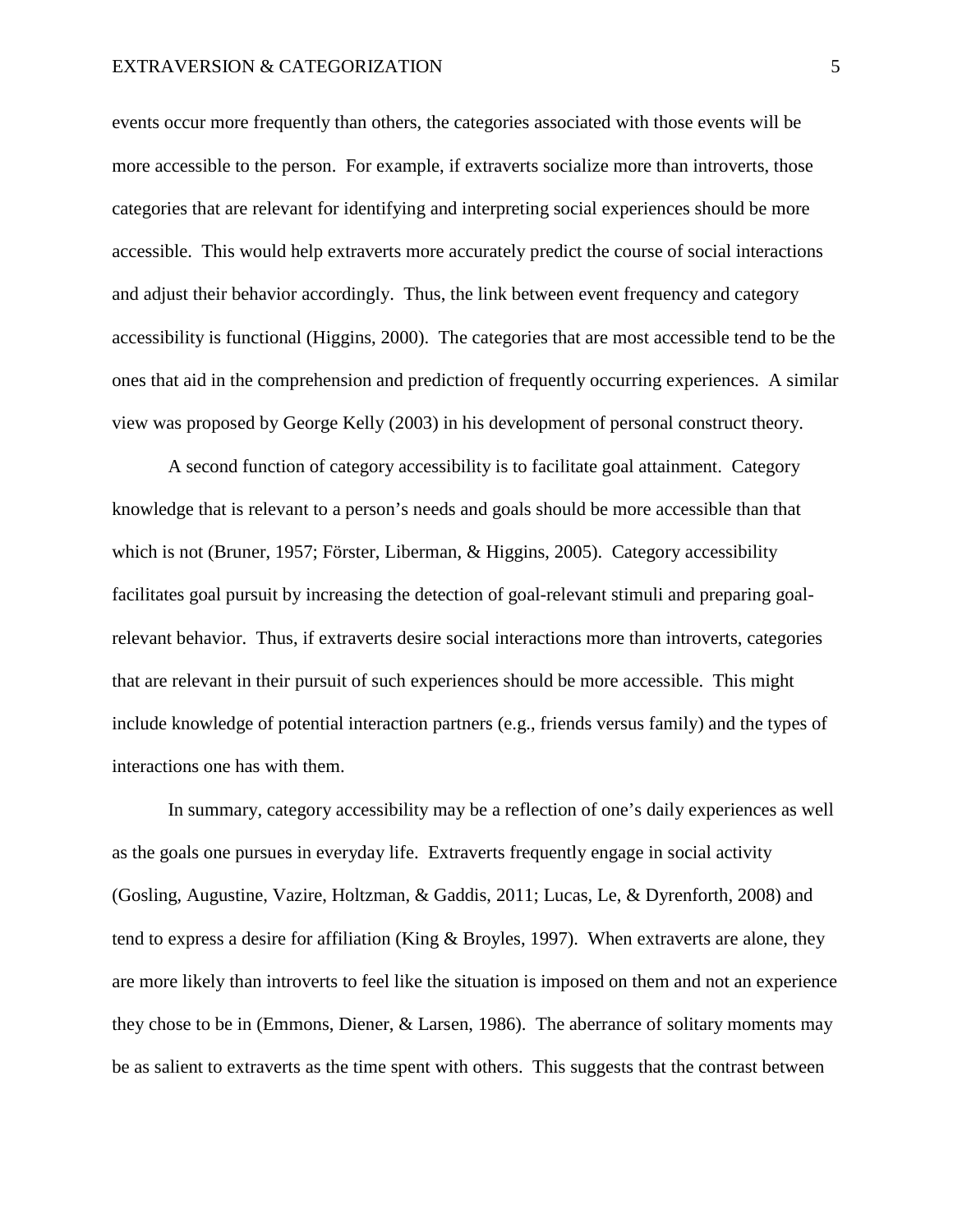social and nonsocial experiences is more cognitively accessible for extraverts than introverts. Although this is a fairly intuitive hypothesis, recent work also implies that the social life of extraverts is more variegated than typically acknowledged. For example, extraverts do not merely have more friends (Gosling et al., 2011; Selfhout et al., 2010), they also belong to a greater number of social networks (Gosling et al., 2011), suggesting that their social contacts are clustered into distinct subgroups. The social motives associated with state extraversion are also diverse and include dominance, connecting with others, and having fun (McCabe & Fleeson, 2012). Because mean levels of personality states correlate with their corresponding traits (Fleeson & Gallagher, 2009), this finding may suggest that extraverts pursue a variety of social motives. However, it is unlikely that any single relationship (e.g., a best friend) fulfills all these motives. Instead, interactions with classmates may provide an opportunity to lead, while socializing with friends provides connection and enjoyment. If extraverts have several social motives that are each met by different segments of their social network, it would benefit them to attend to the distinct relationships they have with others. Behavioral norms and expectations differ across relationships with family, friends, and romantic partners (Canary, Cupach, & Messman, 1995). Thus, greater accessibility of specific relationship categories would help extraverts to anticipate and coordinate their everyday social interactions.

### **1.2. Other Themes and Categories of Daily Experience**

In addition to the social aspects of an event, its hedonic impact or valence may also be salient to extraverts. Research has highlighted the tendency for extraverts to attend more to pleasant than to unpleasant stimuli (Derryberry & Reed, 1994). Extraverts also anticipate greater happiness than introverts in pleasant situations—even when no social interaction is involved (Lucas & Diener, 2001). If extraverts selectively attend to and seek out pleasant experiences,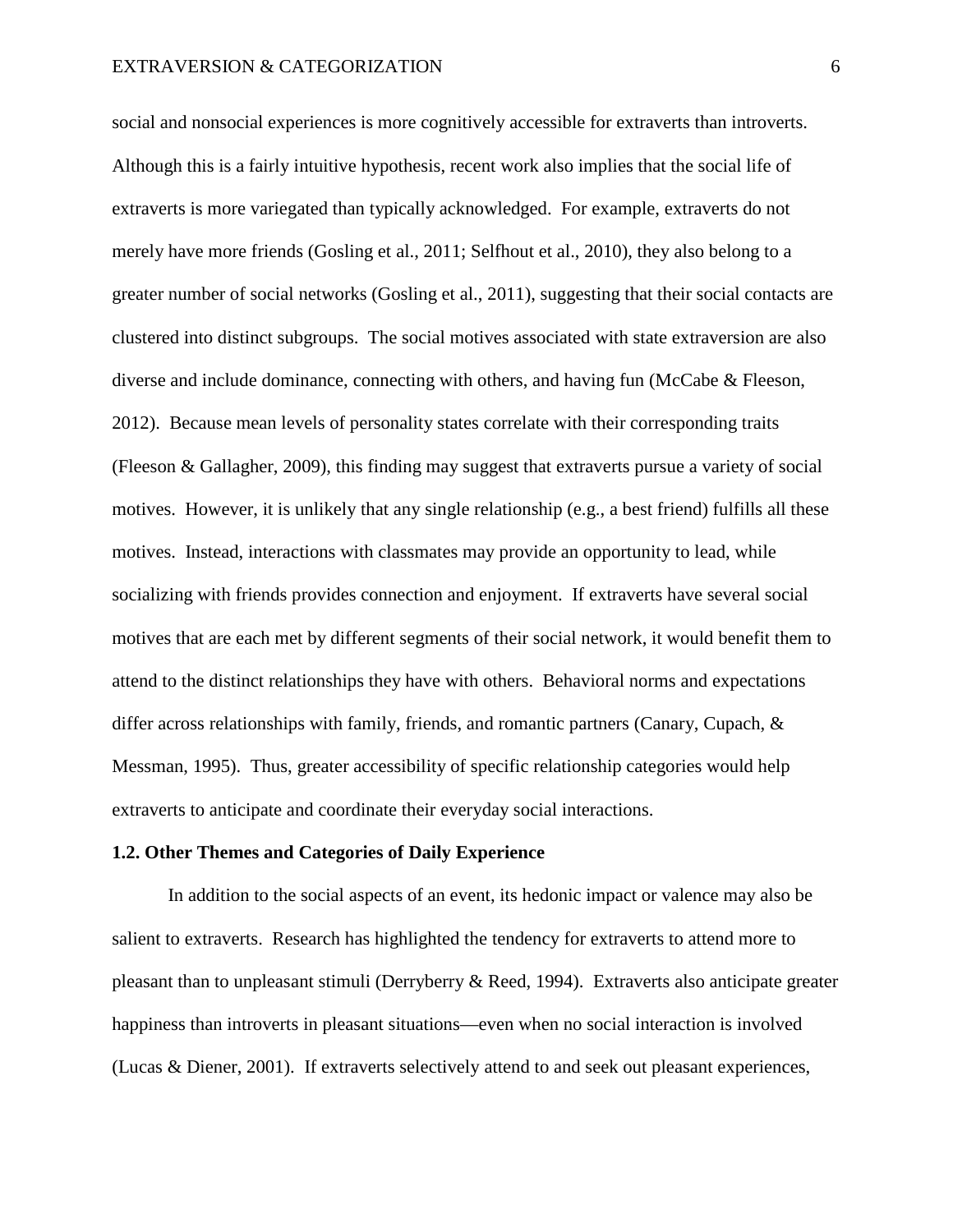## EXTRAVERSION & CATEGORIZATION 7

they may be more likely than introverts to identify and categorize events by valence. Though plausible, recent studies cast doubt on the view that extraversion is simply a predilection for pleasant stimuli. Differences between extraverts and introverts were found only when pleasant stimuli contained elements of goal-pursuit (Smillie, Cooper, Wilt, & Revelle, 2012; Smillie, Geaney, Wilt, Cooper, & Revelle, 2013). Thus the extent to which valence is a more accessible category for extraverts than introverts remains an open question. We note also that extraverts may attend to both the valence and sociality of their experiences. Extraverts tend to emphasize both communal themes (McAdams et al., 2004) and positive emotion (Raggatt, 2006) when discussing important experiences or aspects of their lives. Our methodology (described below) allows for this possibility as well.

Another distinction that looms large in daily life is that between work and leisure (Csikszentmihalyi & LeFevre, 1989). Events in these two domains generally occur in different settings and with different groups of people. It would therefore be natural to distinguish experiences at work from those that are spent with friends and family. This last point is important because the tendency to categorize experiences into "work" versus "play" could masquerade as the tendency to categorize experiences by specific relationships (e.g., classmates versus friends and family). Thus, what appears to be greater accessibility of socially-relevant categories among extraverts might actually be greater attention to specific types of settings and activities. To examine this possibility, we quantified the extent to which participants categorized events in terms of their relevance to academics and leisure.

# **1.3. Event Sorting Task**

Participants in our study reported positive and negative events for one-month. For each event, participants indicated the valence, the people they interacted with, and whether they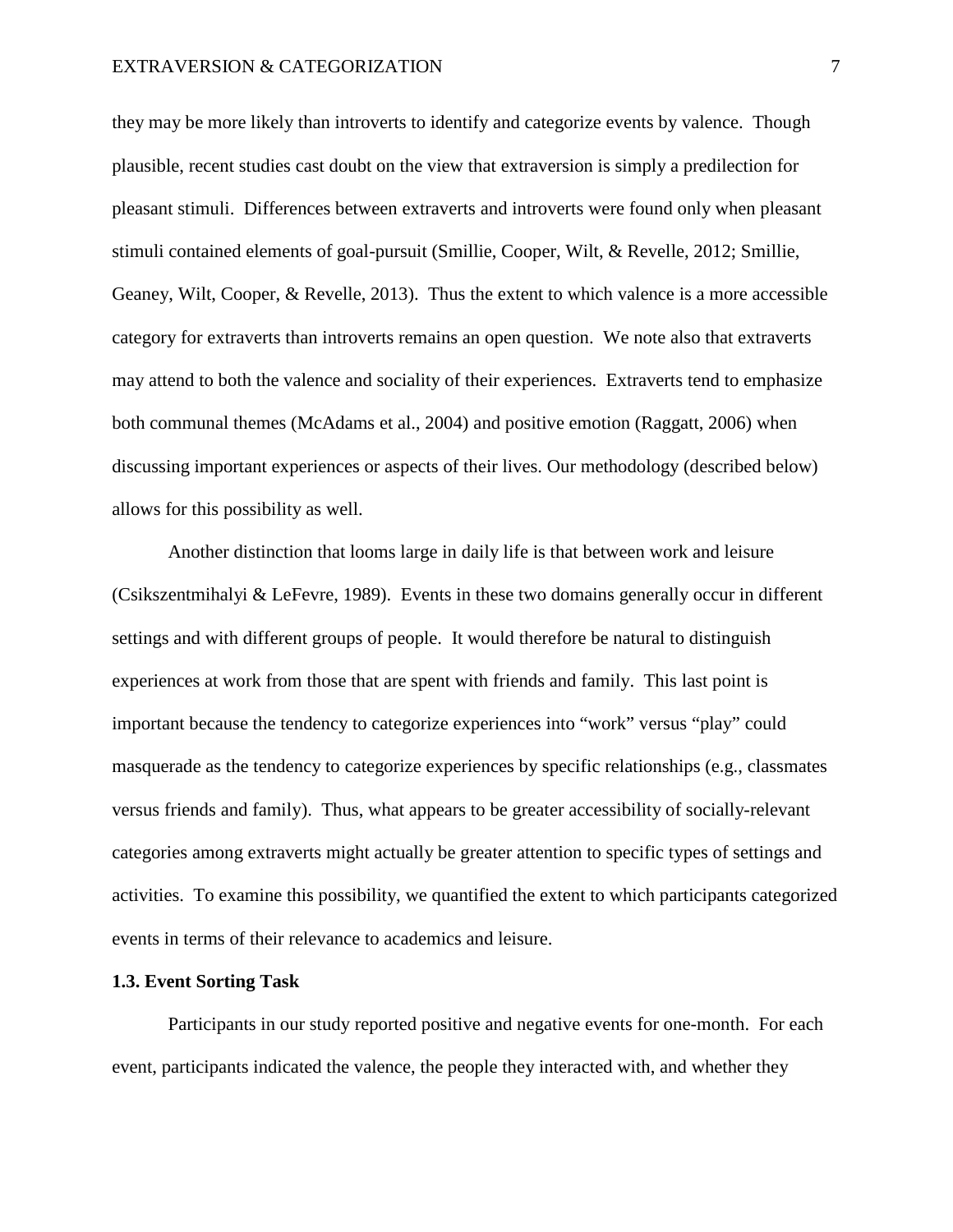considered the event to be a leisure or academic activity. At the end of the diary period, participants were instructed to sort their events into meaningful groups. For each participant, these groupings can be combined with another variable (e.g., valence) to form a two-way contingency table. Thus, for a participant who creates four groups, the number of positive and negative events in each group could be depicted in a 4 x 2 contingency table with four rows (one for each group) and two columns (one for each valence). The distribution of five types of relationship targets (family, friends, romantic partner, other, and none) across the four groups would be depicted in a 4 x 5 contingency table. The degree to which events are sorted by different categories can be estimated for each participant by computing Cramér's *V,* a measure of association between two nominal variables (Hays, 1994, p. 869):

$$
V = \sqrt{\frac{\varphi^2}{L - 1}}
$$

Cramér's *V* is a function of phi (*φ*), another commonly used measure of association between nominal variables, and *L*, which is the lesser of the number of rows and columns. Although *φ* has been used in previous sorting paradigms (e.g., Showers, 1992), it is not standardized for tables greater than  $2 \times 2$  (Hays, 1994) and may exceed 1 in these cases. In the present study, this was undesirable because many participants had contingency tables with more than two rows and columns. In contrast, *V* ranges from 0 to 1 regardless of the number of columns or rows.

To illustrate the use of Cramér's *V* in the event sorting task, we constructed three sortings of events into four groups (*Figure 1*). These events varied in valence and social interaction. In panel A, each group contains an equal mix of positive and negative events. The degree of sorting by valence is thus,  $V_{Value, c} = 0$ , which indicates no association between valence and grouping. In contrast, interactions with family, friends, and romantic partner were each sorted into separate groups as were nonsocial events. Because events are perfectly sorted by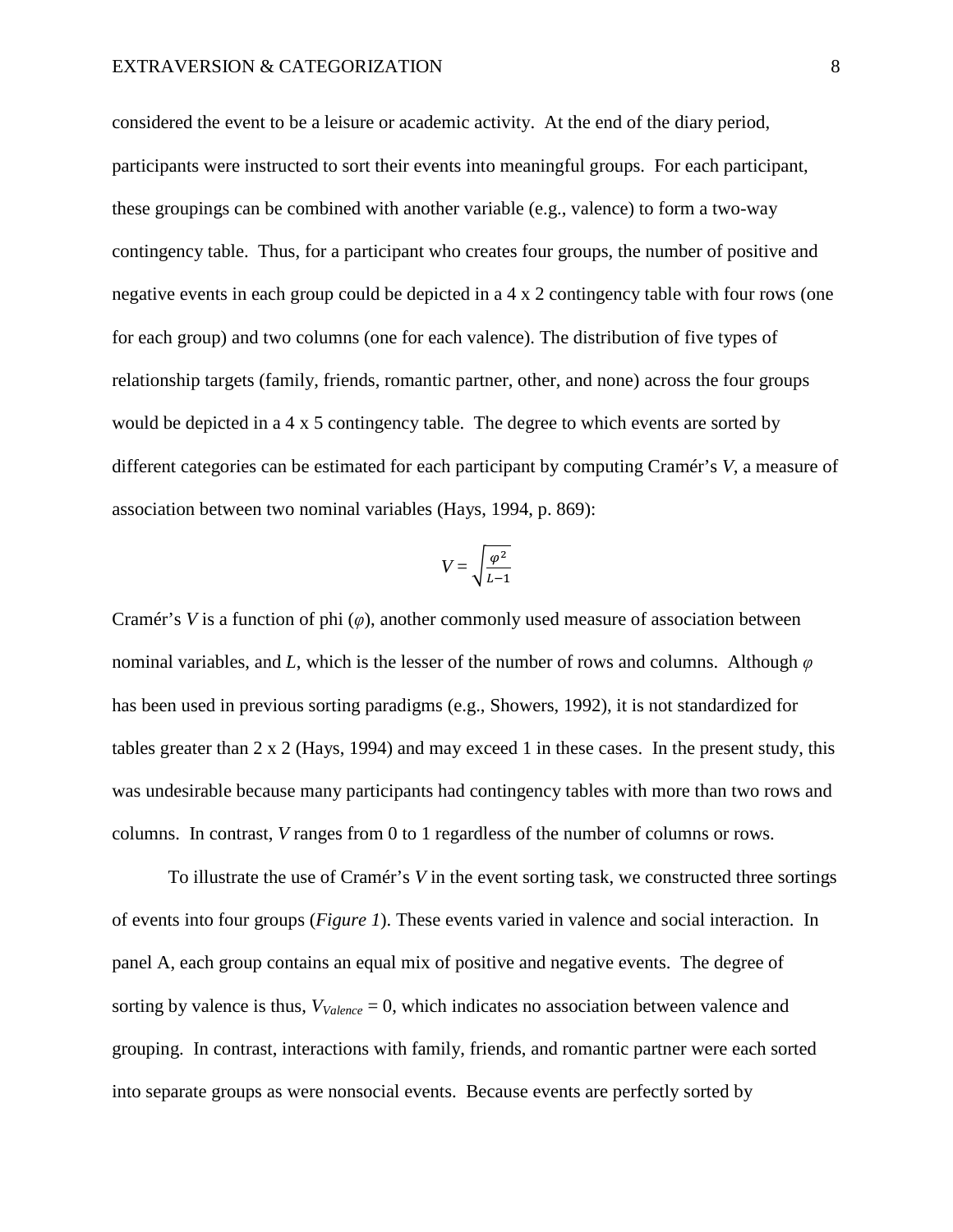relationships,  $V_{\text{Relationship}} = 1.0$ . In this case, the events are also perfectly sorted by general sociality ( $V_{Sociality}$  = 1.0) because there are no groupings containing a mix of social and nonsocial events. In panel B, events are perfectly sorted by both valence and general sociality, but less so by relationships ( $V_{\text{Relationship}} = .58$ ). Note that  $V_{\text{Relationship}}$  is non-zero because nonsocial events are still separated into distinct groups. Panel B illustrates the possibility that participants can categorize their events by both valence and sociality. In panel C, there is a greater degree of sorting by relationships but sorting by general sociality is low  $(V_{Sociality} = .17)$  because nonsocial events are intermixed with relationship specific groupings. In the present study this sometimes occurred when participants grouped academic events together and these events involved studying alone (nonsocial) as well as working on group projects (interacting with classmates). This raises the possibility that events may be categorized by specific activities (work, play, neither) and highlights the potential overlap between relationship and activity categories. As these examples show, events can be categorized in more than one way and the degree to which certain categories are used can be quantified (by *V*) and subsequently correlated with personality variables.

### **2. Method**

#### 2.1 Participants

One hundred and ninety-six students at Singapore Management University signed-up for a one-month diary study and were paid a maximum of SGD\$33. Of the original sample, nine students failed to complete the study. We also excluded 11 students who completed three or less (out of 8 possible) surveys. The final sample consisted of 176 students (90% of the original sample). The sample was predominantly female (67%), ethnically Chinese (64%), and born in Singapore (56%). Other ethnicities included Vietnamese (13%) and Indian (16%). The average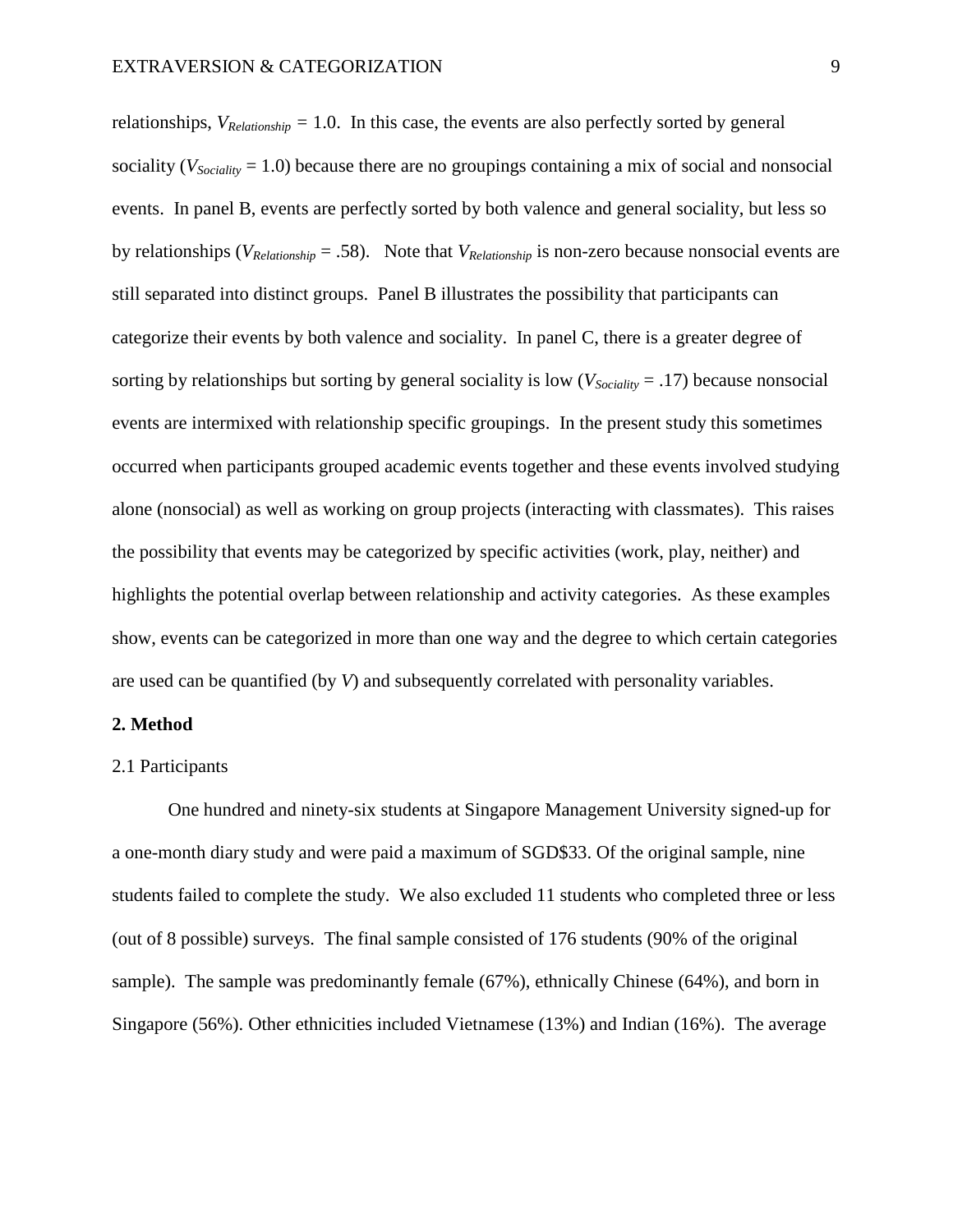age of the sample was 21.6 years  $(SD = 1.69)$ . Students who were excluded from analyses did not differ in extraversion from those who were included (*t*'s < 1).

# 2.2. Materials

## 2.2.1. International Personality Item Pool (IPIP) Extraversion

# The IPIP Big Five Factor Markers

([http://ipip.ori.org/newBigFive5broadKey.htm#Extraversion\)](http://ipip.ori.org/newBigFive5broadKey.htm#Extraversion) consists of 50 items measuring the Big Five traits. In the present study, we focus only on the ten extraversion items (e.g., "Am the life of the party"). Items were rated from 1 (*very inaccurate*) to 5 (*very accurate*). Alpha reliability was .89.

# 2.2.2. California Q-Set (CQ) Extraversion

The California Q-Set (Block, 1961) consists of 101 behavioral descriptions. A factor analysis of Q-Set ratings (McCrae, Costa, & Busch, 1986) identified 22 items that loaded onto an extraversion factor (e.g. "Emphasizes being with others; gregarious"). Items were rated from 1 (*extremely uncharacteristic*) to 7 (*extremely characteristic*). Alpha reliability for the extraversion items was .80.

### 2.2.3. Diary survey

Each diary survey consisted of several questions about participants' recent experiences. Of primary relevance for the current study, participants reported two positive events and two negative events that occurred during the past few days. For each event, participants then answered a series of yes-no questions. They reported whether the event involved interacting with family, friends, a romantic partner/interest, classmates, and other people. In two separate items, they also reported whether the event was leisure-related and whether it was academicrelated. Diary surveys were completed twice a week every Wednesday and Sunday. On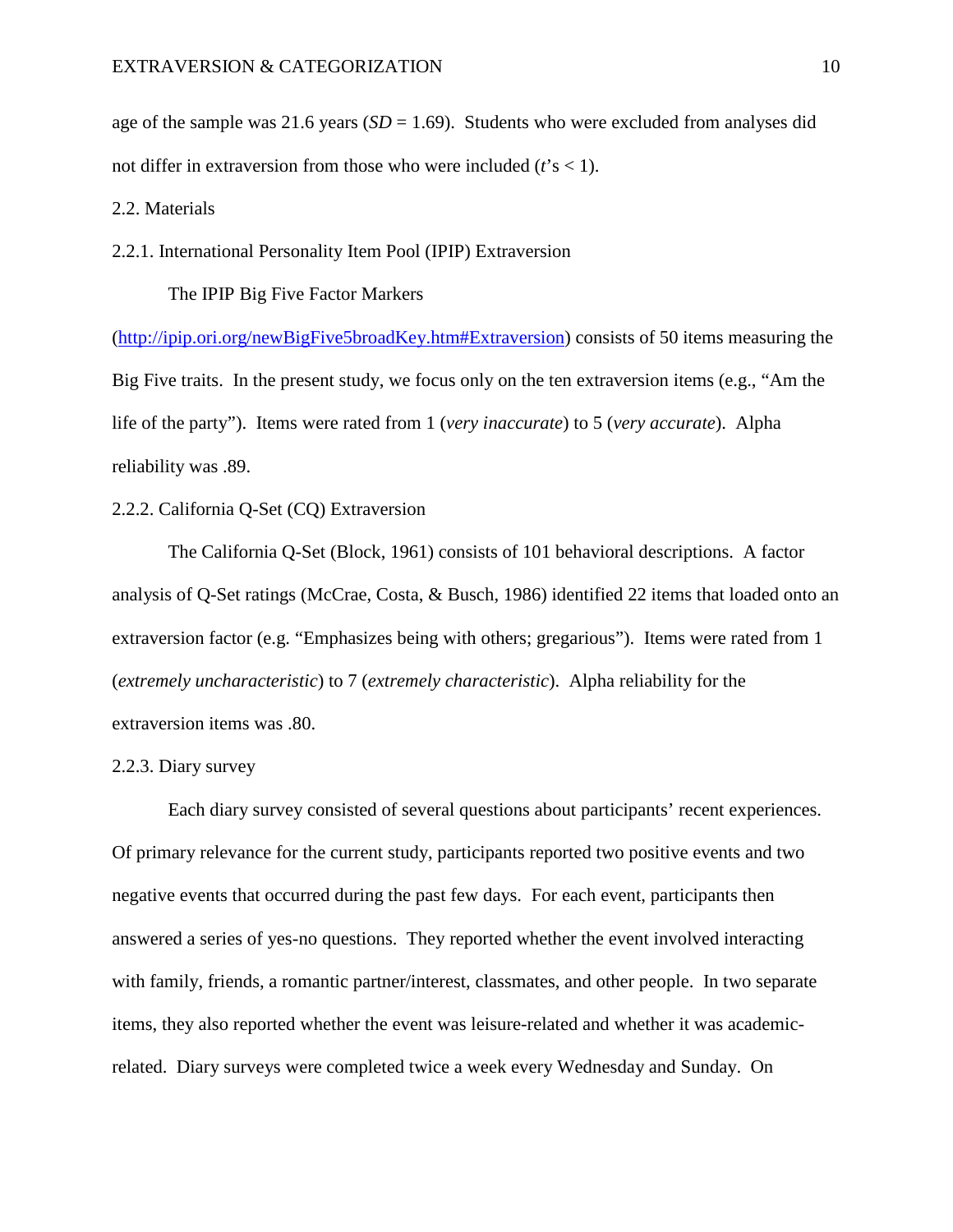Wednesdays, participants reported events that occurred from Sunday through Tuesday. On Sundays, they reported events that occurred from Wednesday through Saturday. Out of a maximum of eight diary surveys (2 surveys x 4 weeks), participants completed 7.12 surveys and reported 28.13 events. A total of 5,008 events was collected.

## 2.3. Procedure

The study consisted of three phases and was part of a larger project on well-being and memory. In Phase 1, participants completed a one-hour survey that included the full IPIP and CQ inventories as well as various scales assessing well-being and emotional experiences. In Phase 2, participants began the diary portion of the study. Twice a week for four weeks, they logged into a website to complete the diary survey. In Phase 3, approximately one week later, participants attended a final laboratory session which involved several computerized tasks. For each participant, all events reported in Phase 2 were imported into a spreadsheet, with each event appearing in a textbox. Participants then followed a set of on-screen instructions describing the event sorting task. They were told to group together events that they perceived to be related "in any way that makes sense to you". Thus, participants had to define for themselves the meaningful categories within which to place their events. The instructions further explained that each group had to consist of at least two events. If an event could not be placed into a group, participants were told to drag the event into a separate area of the spreadsheet for unsorted events. To further clarify the groupings they had made, participants gave each group of events a brief title. A research assistant then examined each participant's spreadsheet and identified the events that were grouped together. For the purposes of this task, each event was assigned a unique number enabling us to match the grouping data with other features of the event collected in Phase 2 (e.g., valence).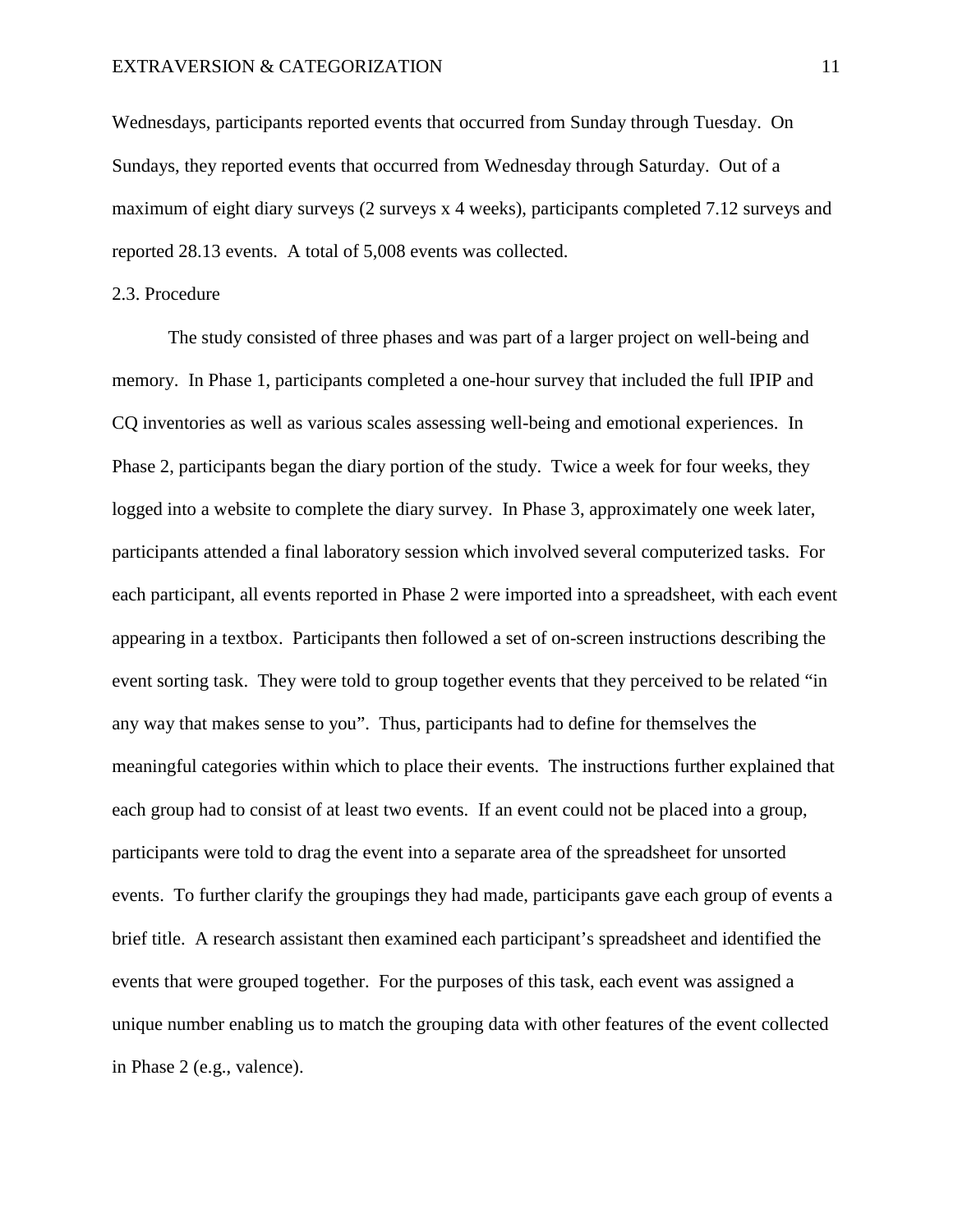### 2.4. Data coding and bias-correction

For each participant, we computed four indices of Cramér's *V* measuring the degree of sorting by (i) valence (positive or negative); (ii) general sociality (social event or nonsocial event); (iii) relationships (family, friends, romantic partner/interest, other, or nonsocial event); and (iv) academics/leisure (academic event, leisure event, or neither). For the general sociality variable, an event was coded as social if it involved interacting with another person and nonsocial if no other person was involved. For the relationships variable, it was necessary to develop coding rules because Cramér's *V* can only be applied to nominal variables that are defined by mutually exclusive categories. First, we combined classmates and "other" into a single category because we observed a tendency for both to co-occur. For example, classroom experiences often involved interacting with both classmates *and* an "other" person (e.g., a professor or teaching assistant). Second, when participants reported an event that involved interacting with (1) a person from the close-other category (i.e., family, friend, or romantic partner) *and* (2) a person from the other-category, we assigned priority to the close-other category. For example, going to a concert with friends might involve interacting with event staff and other concert-goers. In this case, we assumed that the more meaningful interaction involved one's friends and therefore coded this event as a "friend event". This rule was implemented when there was overlap between the other-category and only *one* of the close-other categories. When multiple close-others were involved (e.g., friends *and* family), it was difficult to decide which relationship to assign priority. Therefore, we excluded such events when computing *VRelationship*. 1

<sup>1</sup> Events involving multiple close-others constituted a minority (11.2%) of participants' events. We also computed *V* with multiple close-others coded as a separate category. We found that *V* was significantly lower with this additional category than without it (.66 vs .70),  $t(175) = 7.83$ ,  $p < .001$ . Thus events involving multiple close-others tended not to be grouped together but instead were assigned to different categories. Finally, composite extraversion did not correlate with the proportion of multiple close-other events.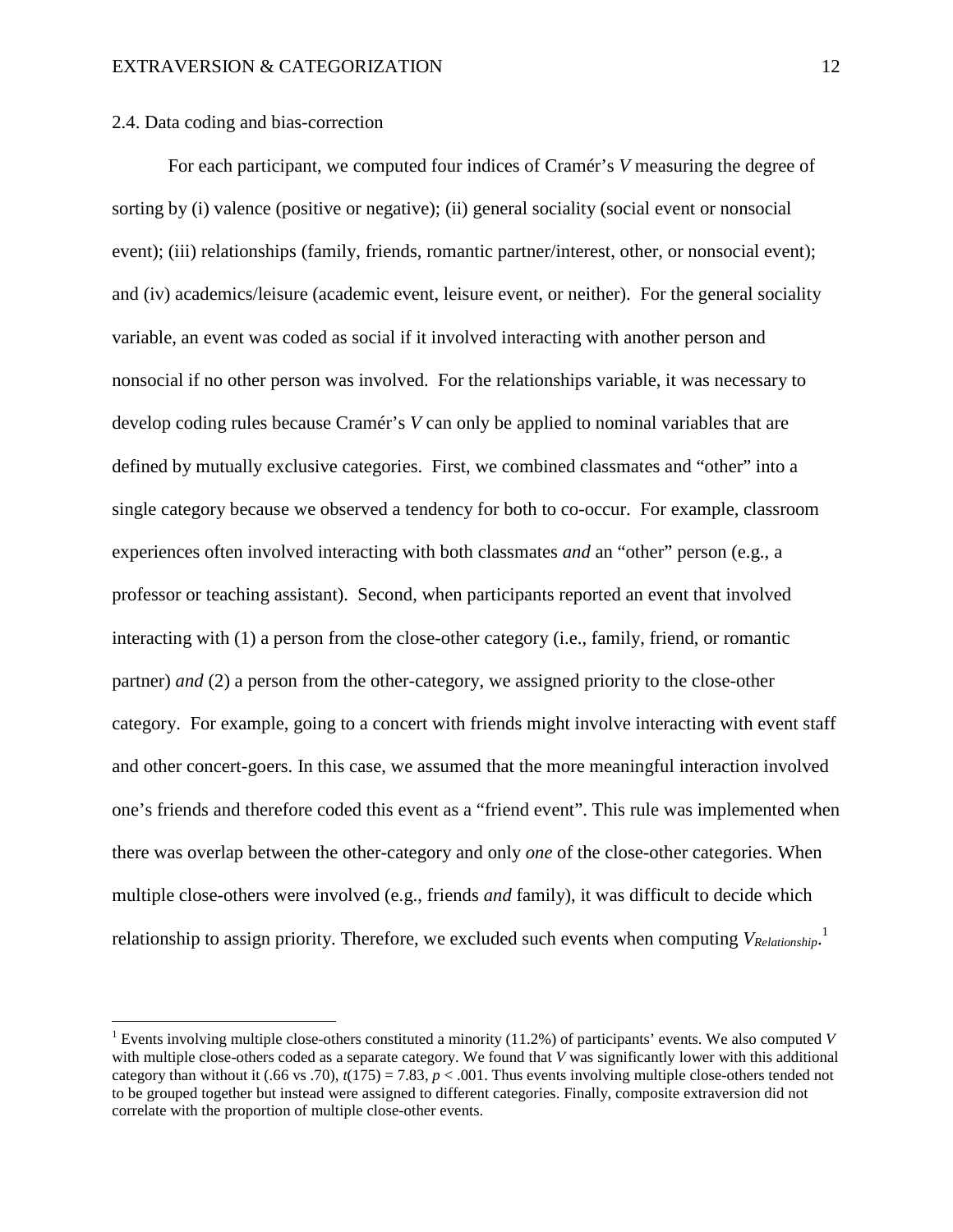Similarly, when coding events as academic- versus leisure-related, we excluded a small percentage (5.1%) of events that were coded as both academic and leisure events.<sup>[2](#page-12-0)</sup>

Although we eliminated participants who completed few surveys, the total number of events sorted by participants ranged from 11 to 32. This variability in the number of events and size of the two-way contingency tables across participants may introduce biases in Cramér's *V* that make it difficult to compare this statistic across individuals. Therefore, we applied a bias correction formula (Bergsma, 2013) and present results using both the unadjusted and biascorrected estimates of *V*.

### **3. Results**

#### 3.1. Event content

The mean proportion of events in various categories was as follows: positive (50%), family (16%), friends (37%), romantic partner/interest (17%), classmates (25%), other people (23%), leisure (38%), and academics (38%). The majority of events (73%) involved social interactions with at least one person. Extraverts tended to report less events involving family interactions,  $r$ 's = -.16 and -.15, respectively for IPIP and CQ measures,  $p$ 's < .05. Overall, extraverts did not report significantly more social events than introverts, nor did they report more leisure or academic events.

### 3.2. Degree of sorting by event variables

On average, 2.9 events (out of 28.13) could not be sorted. Thus, participants were able to categorize the vast majority of their events (89.7%). The mean number of groupings was 5.66. Sorting by relationships was correlated with sorting by sociality (Table 1). This is not surprising

<span id="page-12-0"></span><sup>&</sup>lt;sup>2</sup> We also considered "academic and leisure" events as a separate category. *V* was significantly lower with this additional category than without it  $(.69 \text{ vs. } 74)$ ,  $t(175) = 7.38$ ,  $p < .001$ . Thus, events that were both academic- and leisure-related tended not to be grouped together. We also examined separate *V*s for academic (versus nonacademic) and leisure (versus non-leisure) categories. Composite extraversion did not correlate with either *V*<sub>Academic</sub>  $(r = .13, p = .10)$  or  $V_{\text{Leisure}}$   $(r = .14, p = .07)$ .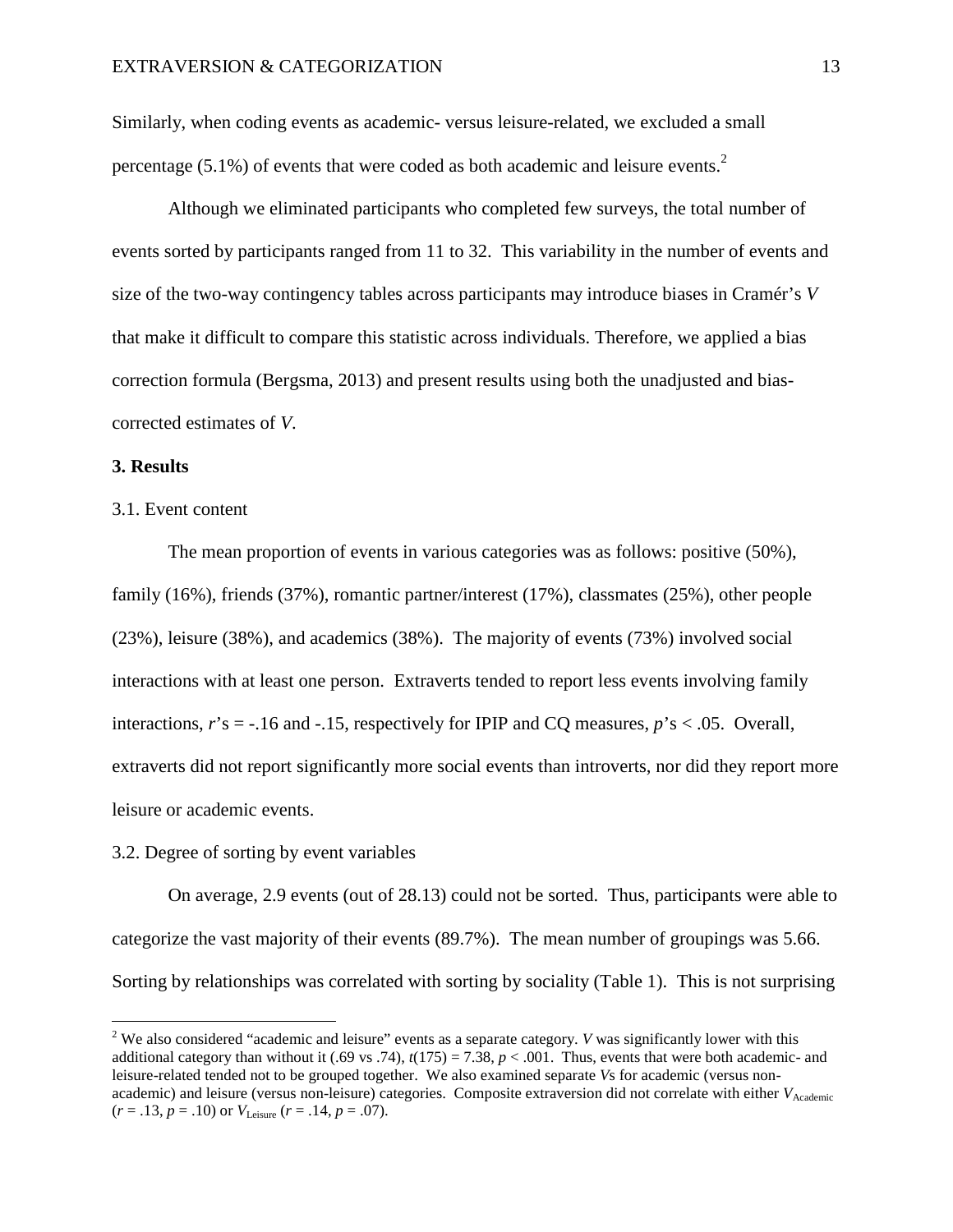given that the latter subsumes the former. As we anticipated, sorting by relationships also correlated with sorting by academics/leisure. Participants who distinguished interactions with classmates from those with close others would tend to have higher *V*s for both relationship and academics/leisure. Table 2 presents the mean *V*'s for each category. The sample size was lower for sociality because six participants did not report any nonsocial events, and thus *V* could not be computed for them. Participants tended to sort events by academics/leisure to a greater degree than any other variable  $(p's < .01)$ . In contrast, sorting by general sociality was significantly lower than all other variables except valence  $(p's < .001)$ .

Bias-corrected *V*'s were notably lower than the unadjusted *V*'s. This is due to the tendency for *V* to be overestimated when sample sizes (in this case, the number of events) are small (Bergsma, 2013). We also examined the effects of bias-correction on between-subjects variation in the *V*s by computing the intraclass correlation coefficient. The four *V*s were treated as nested within participants. Between-subjects differences accounted for 15% of the variation in unadjusted *V*s but only 6% of the variation in bias-corrected *V*s. The latter reduction is likely due to the removal of variation from some participants having more groupings (hence, larger contingency tables) than others. Nevertheless, results were similar whether the unadjusted or bias-corrected *V*'s were used. In addition, the bias-corrected analysis suggested that events were categorized by specific relationships to a greater degree than valence  $(p < .001)$ . Overall, the distinction between academic and leisure events loomed large in our sample of college students. Social events were also distinctive but primarily in terms of specific relationships and not merely because social interaction was involved.

3.3 Extraversion and categorization tendencies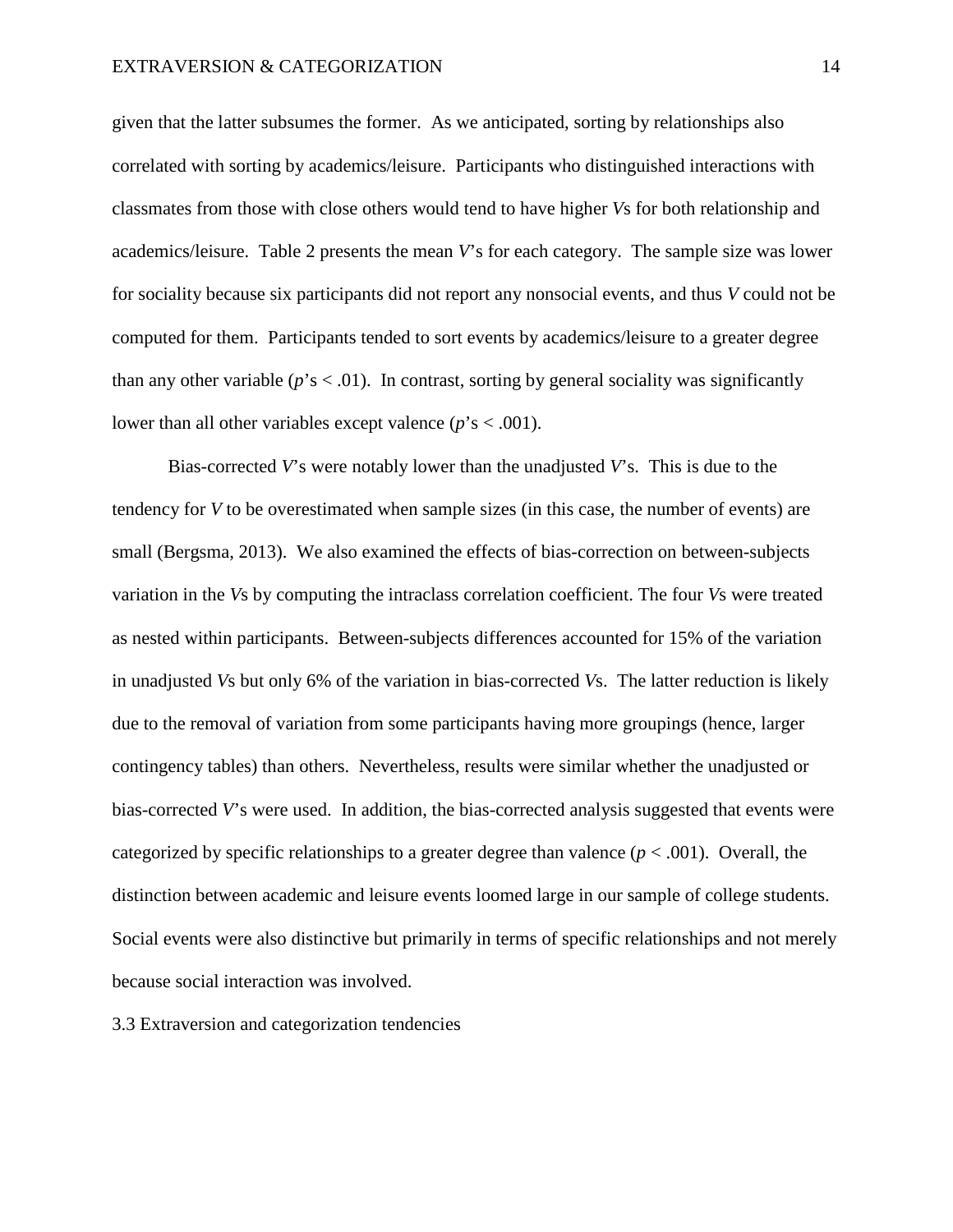On average, participants were slightly extraverted (IPIP:  $M = 3.08$ ,  $SD = 0.80$ ; CO:  $M =$ 4.74,  $SD = 0.63$ ). Both extraversion measures were strongly correlated ( $r = .75$ ,  $p < .001$ ). Therefore, we created a composite measure by averaging the scores on IPIP and CQ extraversion after both were rescaled to range from 0 to 100 ( $M = 57.20$ ,  $SD = 14.42$ ). Extraversion was not significantly related to sorting by either valence or academics/leisure (Table 2). Instead, extraverts tended to sort their daily events by general sociality and specific relationships. Tests of dependent correlations (T2; Steiger, 1980) revealed that composite extraversion correlated more strongly with  $V_{Sociality}$  and  $V_{Relationships}$  than with  $V_{Valence}$  ( $t$ 's > 2.20,  $p$ 's < .03) but not *VAcademics/Leisure* (*p*'s > .22). This was true for both the unadjusted and bias-corrected *V*s. Interestingly, the tendency for extraverts to sort by relationships was somewhat more consistent than the tendency to sort by general sociality, although the difference between the two correlations was not significant ( $p$ 's  $> .27$ ). We also corrected the *p*-values for multiple tests using the Holm-Šidák sequential procedure (Abdi, 2010). The eight correlations between the unadjusted*Vs* and the two extraversion measures were treated as a family of independent tests.<sup>3</sup> After correction, *VRelationship* remained significantly correlated with IPIP and CQ extraversion (adjusted  $p$ 's < .03). When we repeated the procedure on the bias-corrected *Vs*,  $V_{\text{Relationship}}$ remained significantly correlated with IPIP but not CQ extraversion (adjusted *p*'s = .02 and .08, respectively). No other correlations were significant.

Because *VRelationship* is partly affected by the grouping of nonsocial events (see Figure 1, panel B), we conducted another set of analyses excluding the nonsocial events and recomputing *VRelationship*. Two participants were left with only one row or column after excluding the nonsocial events and thus, *V* could not be computed for them. Despite the reduced number of events,

<span id="page-14-0"></span> $3$  Strictly speaking, the tests are not independent because IPIP and CQ extraversion are strongly correlated with each other. In this case, the sequential procedure yields conservative estimates (Abdi, 2010).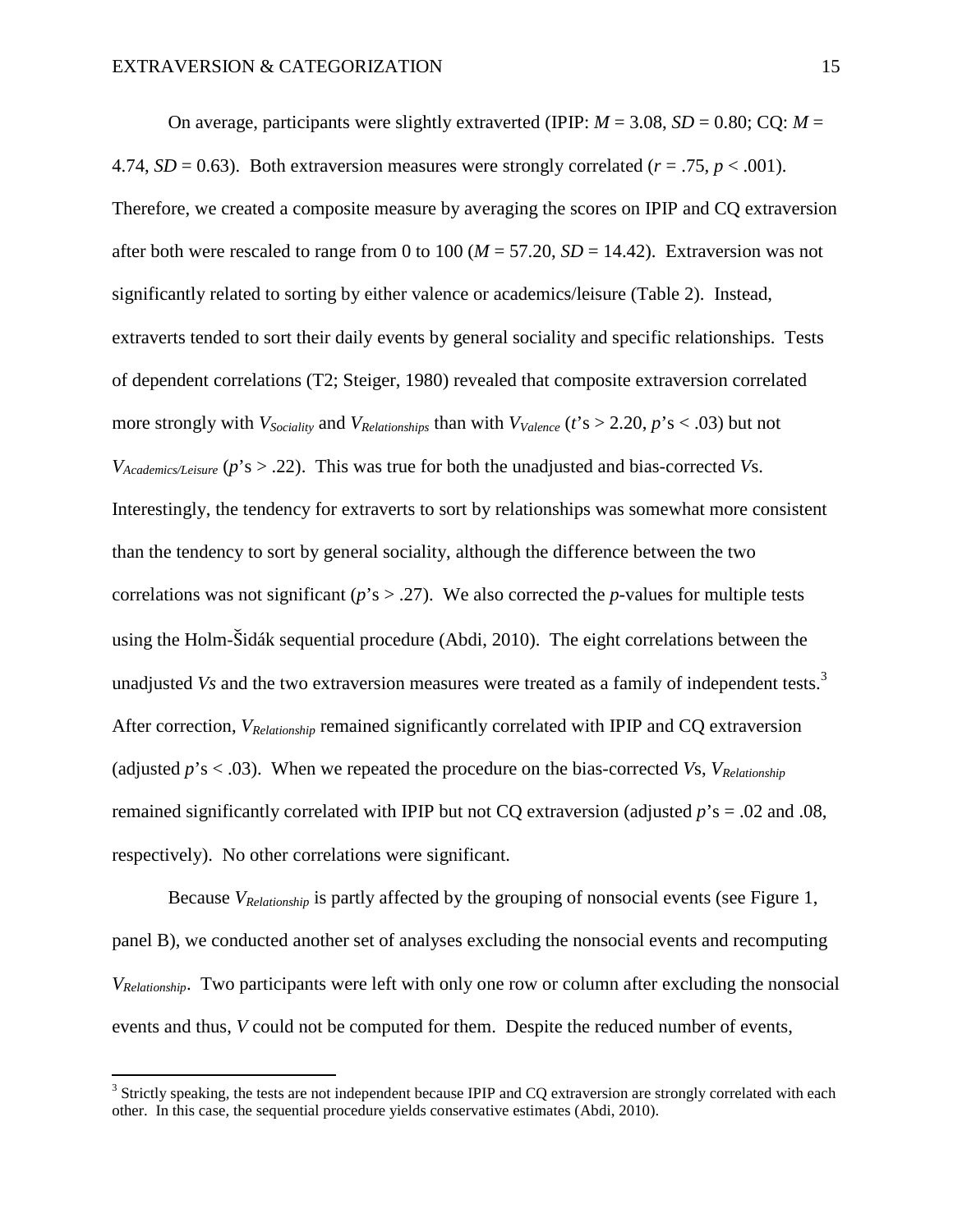composite extraversion correlated with both unadjusted and bias-corrected  $V_{\text{Relationship}}$ ,  $r(172)$ 's = .16, and .17, *p*'s < .05. Thus, even when the analyses were limited to events that involve social interactions, extraverts tended to further subcategorize these experiences according to their relationships with others.

Finally, we examined whether the relation between composite extraversion and sorting was affected by either gender or the number of events provided by participants. No moderating effects were observed. However, after controlling for gender, extraversion correlated positively with unadjusted (but not bias-corrected) *VAcademic/Leisure*. No other correlations were significantly altered after controlling for gender and number of events.

### **4. Discussion**

When extraverts reflected upon their daily experiences, they tended to create clusters of events organized by their relationships with people. What appears to be salient to extraverts is not merely the time they are and are not interacting with others, but whom they are interacting with as well. This tendency to categorize events by relationships was specific to the persons involved and not merely a function of different settings or activities. Extraverts were not significantly more likely than introverts to distinguish academic experiences from leisure experiences. These findings suggest that relationship categories (family, friends, etc.) may be more cognitively accessible for extraverts than introverts. Drawing on theory from social cognition (Bruner, 1957; Higgins, 2000), the greater accessibility of relationship categories may help extraverts better coordinate their social life—one that is arguably more complex than introverts'. As we noted earlier, extraverts may pursue a wide array of social motives and each relationship may enable them to fulfill these motives to varying degrees. In that case, it might be more informative for extraverts to attend to the nature of their relationships with specific people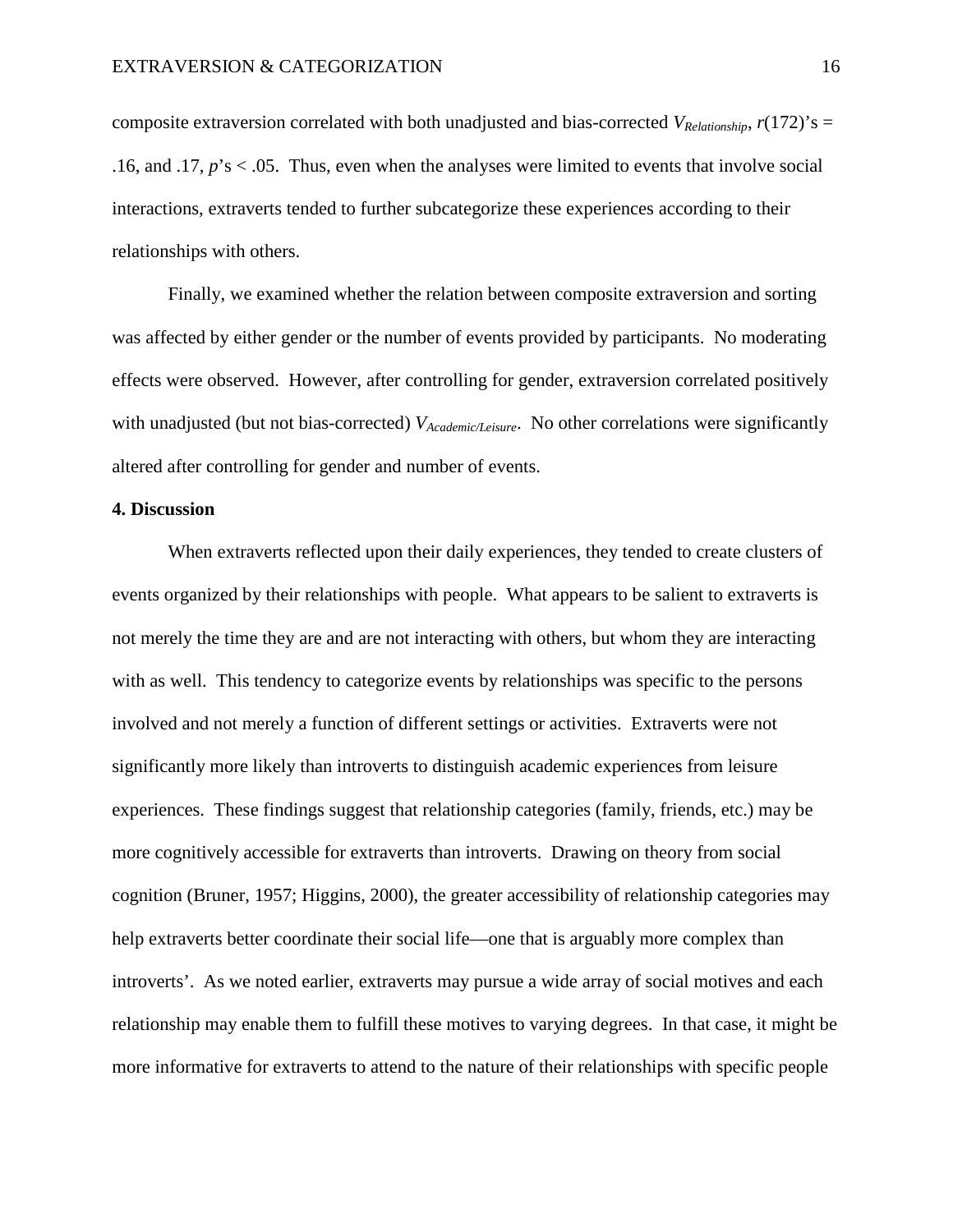than to simply process their experience as one that is either social or nonsocial. To return to Mr. Weber, his Saturday get-togethers with three groups of people may satisfy more than the basic need to affiliate with others. He may tell a lot of jokes in the first group, enjoy stimulating conversation in the second, and act as more of a leader and organizer in the third. Thus the tendency for extraverts to sort their experiences by relationship categories may be closely linked to the different motives they pursue across relationships.

## 4.1. Limitations

Interestingly, extraverts did not necessarily report more social events than introverts overall. This is puzzling given that frequent socializing by extraverts was posited to increase the accessibility of socially-relevant categories. Given the collectivist cultural context of our sample, it may be quite difficult for students to avoid social interactions in general. Moreover, Emmons et al. (1986) similarly found that extraversion did not correlate with time spent in all social situations. Instead, extraverts spent more time in social situations they chose to be in, and less time in social situations that were imposed on them. Unfortunately, we are unable to distinguish which situations were imposed and which were chosen in the current study. This distinction might clarify the nonsignificant relation that we observed between extraversion and frequency of social events. Chosen social situations may also be more likely to fulfill the various social motives that extraverts pursue.

Extraversion did not correlate with the tendency to categorize experiences by valence. Instead, extraverts were significantly more likely to sort by relationships and sociality than valence. Though this would seem to support other studies qualifying the link between extraversion and sensitivity to pleasant stimuli (e.g., Smillie et al., 2012), we would caution against drawing strong conclusions from the present study. First, extraversion may be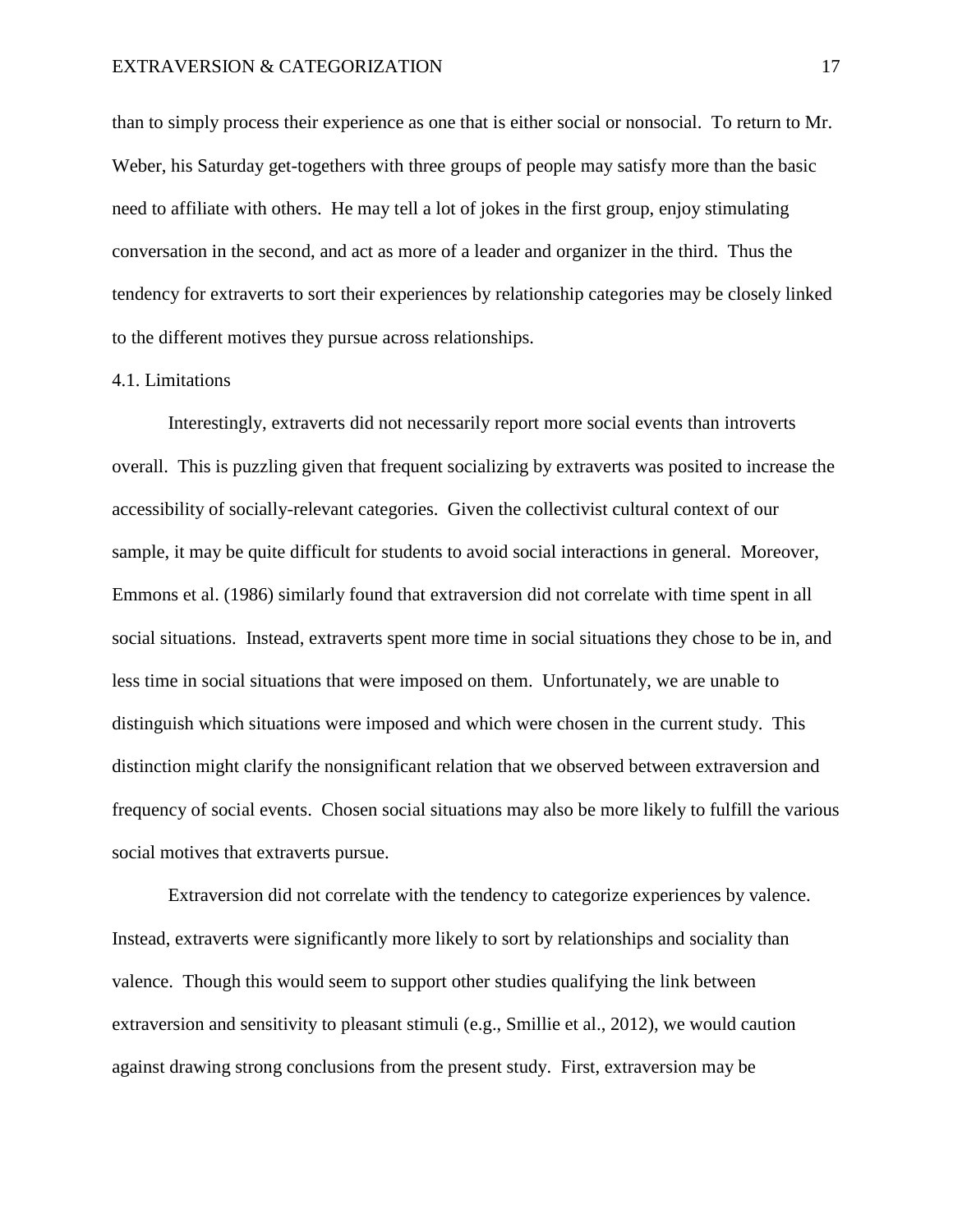specifically associated with the pursuit rather than enjoyment of rewarding stimuli (Smillie, 2013). In contrast, because the positive events in our study were reported retrospectively, they may be more likely to reflect the enjoyment rather than pursuit of rewards. Goal pursuit itself can result in either a positive or negative outcome depending on how successful one is. Second, participants were required to report an even number of positive and negative events. It is unknown how this could have affected participants' sorting decisions. Had we allowed participants to report any number of valenced events, we might find that extraverts report very few unpleasant events and these might then be grouped together. Third, although we used two measures of extraversion, the content of both scales tended to emphasize sociability more than other aspects such as positive emotionality. This could explain why the relation between extraversion and *VRelationship* was fairly robust. Replication with facet-level measures of extraversion could clarify the current findings as well as identify additional categories that are cognitively accessible to extraverts.

Although we have emphasized that extraversion correlated more consistently with *VRelationship* than either *VSociality* and *VAcademic/Leisure*, the former correlation did not differ significantly from the latter two. Though our sample size  $(N = 176)$  was sufficient for detecting correlations between .20 and .30, it was insufficient for detecting *differences* between correlations of small to moderate sizes. For example, with  $r_{23} = .45$  (akin to the correlation between corrected *VRelationship* and *VSociality*), a sample of 3,306 is required to detect a difference between two dependent correlations of  $r_{12} = .20$  and  $r_{13} = .15$  (assuming alpha = .05 and desired power = .80; Faul, Erdfelder, Buchner, & Lang, 2009). Nevertheless, it should be noted that the categories of sociality and academic/leisure are both superordinate to the relationship categories. This means that sorting by specific relationships will tend to increase both *VSociality* (as distinct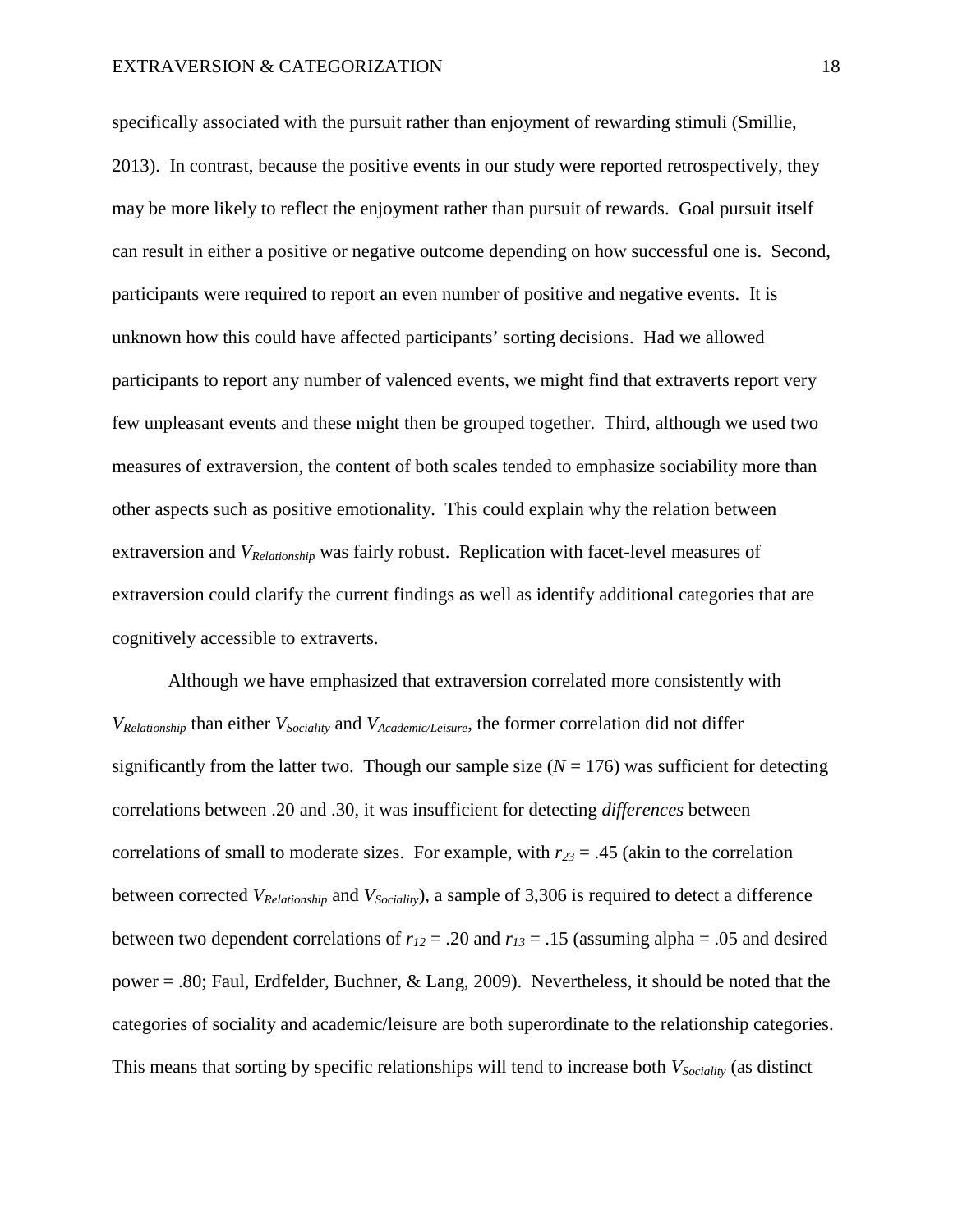clusters of social events are formed) and *VAcademic/Leisure* (as social interactions with classmates are separated from those involving friends and family). However, the converse is not true. Sorting by either sociality or academic/leisure does not necessarily imply sorting by specific relationships. One could group all social or leisure experiences (with family, friends, and romantic partner) together, resulting in a lower *VRelationship*. In light of this possibility, it is noteworthy that extraverts tended to rely on more specific relationship categories when broader levels of categorization were possible. Recall that there were few constraints on the number of groupings that participants could create.

Finally, like Bruner (1957), we have argued that the decision to categorize an event in a particular manner reflects cognitive accessibility. The categories by which participants sorted their events are likely to be the same categories that are frequently activated by and applied to their everyday ongoing experiences. Nevertheless, the event-sorting task involves retrospection of past events which can differ from online perceptions (Oishi, 2002). Experience sampling studies could more directly test the categories that people use *in vivo*. For example, participants could assign events to various groups as they are reported. Such an approach might also reveal how groupings change or remain stable over time.

### 4.2. Conclusion

Using an innovative event sorting task, the present findings provoke new questions about the cognitive and motivational processes that shape the expression of extraversion. The tendency for extraverts to categorize their experience not merely by sociality but by specific relationships offers a nuanced perspective on one of the most fundamental personality traits. That extraverts socialize frequently and maintain a large social network is commonly understood as reflecting their preference to be with others. However, the subdivision of their social experiences into the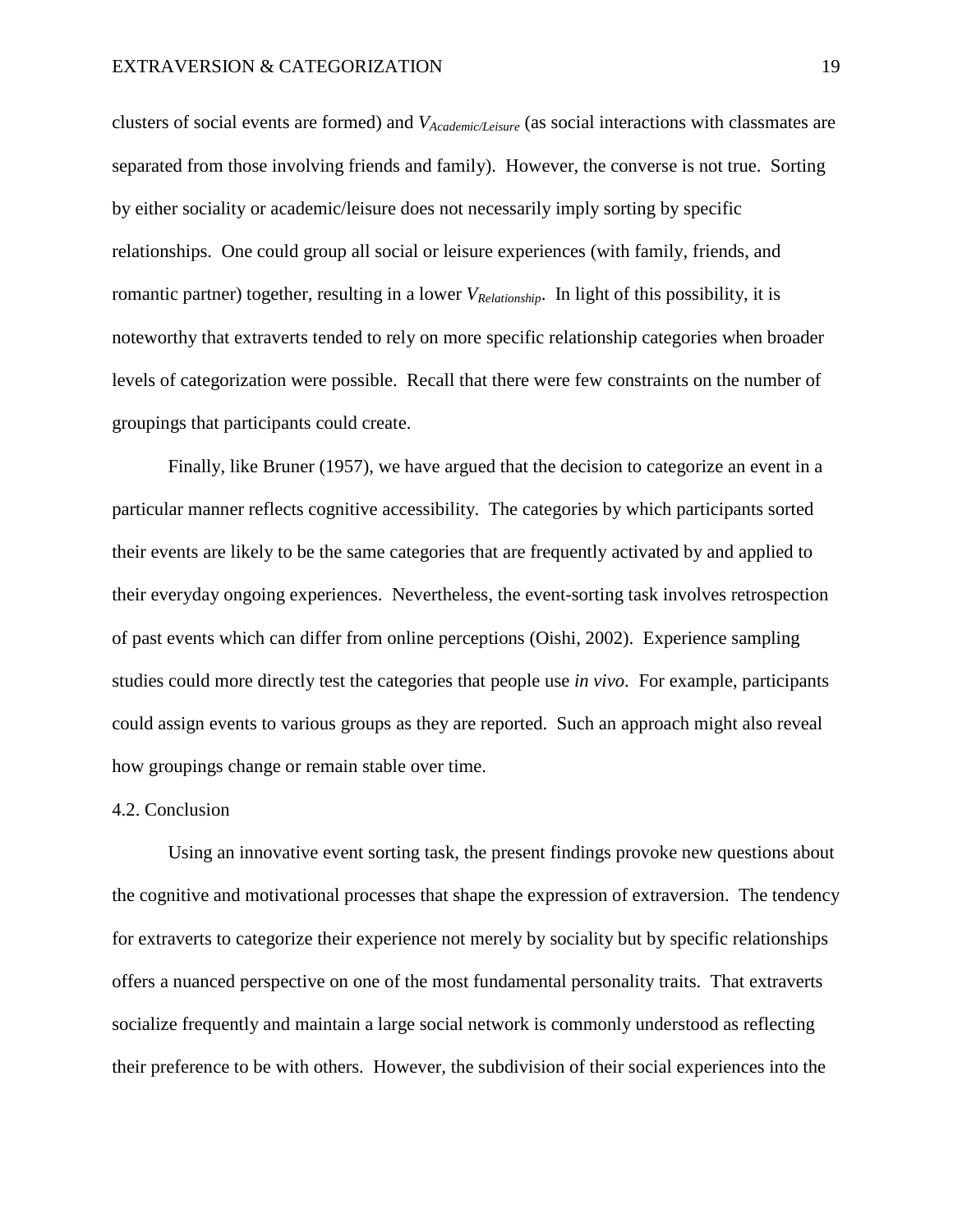# EXTRAVERSION & CATEGORIZATION 20

specific groups of people they interact with suggest that there may be more to extraverted sociability than the need for affiliation. Other motives such as intimacy (McAdams & Constantian, 1983) or dominance (McCabe & Fleeson, 2012) could be pursued within distinct subsets of their social network. We hope future researchers attend more to the variety of social motives pursued by extraverts and how they are fulfilled. The relationship context may affect how such goals are met as well.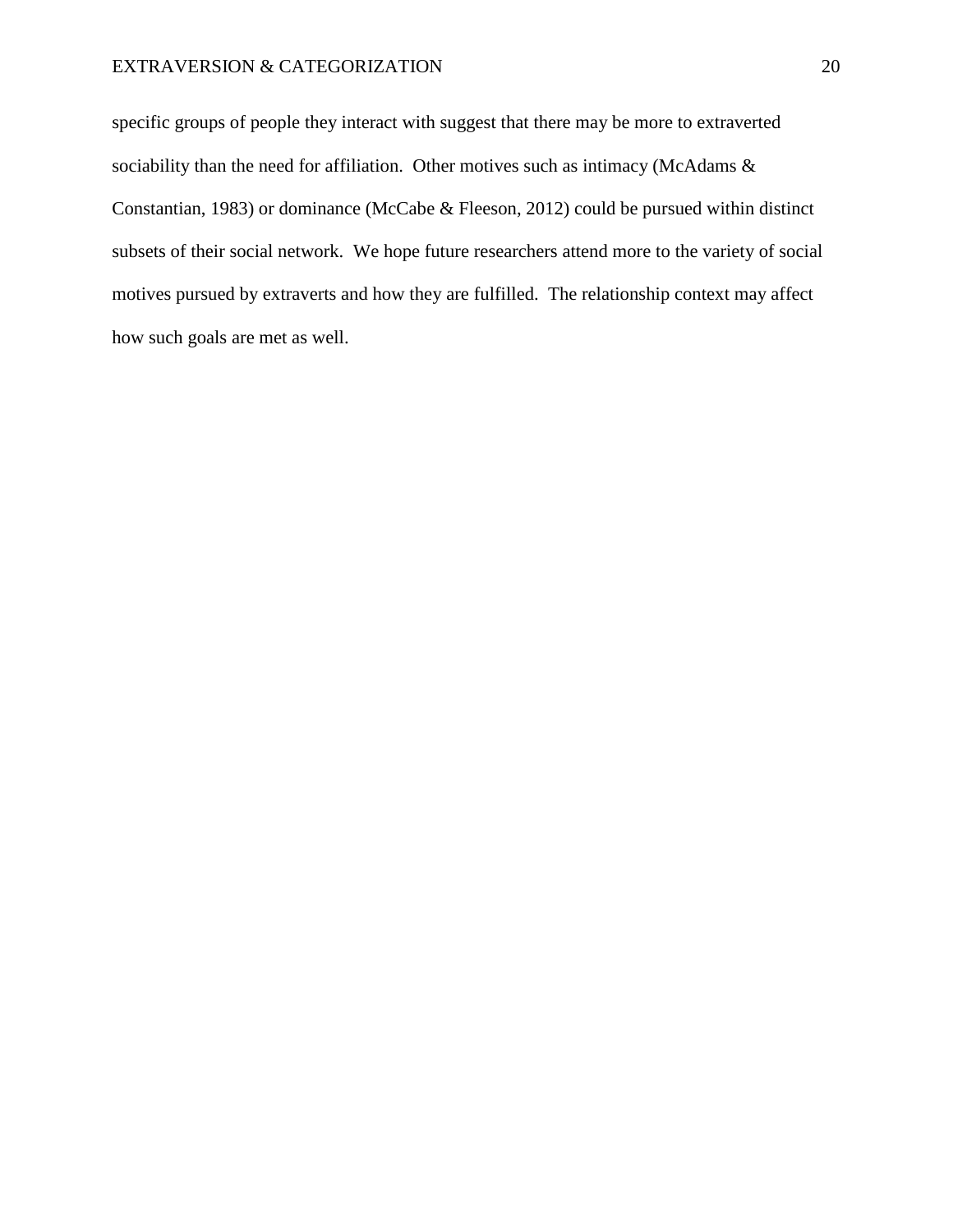- Abdi, H. (2010). Holm's sequential Bonferroni procedure. In N. Salkind (Ed.), *Encyclopedia of research design* (pp. 574–578). Thousand Oaks, CA: Sage Publications.
- Bergsma, W. (2013). A bias-correction for Cramér's V and Tschuprow's T. *Journal of the Korean Statistical Society*, *42*, 323–328.
- Bernstein, E. (2011, June 28). When innies love outies: How odd couples cope. *The Wall Street Journal*. Retrieved from

http://online.wsj.com/news/articles/SB10001424052702304314404576411640141999396

- Block, J. (1961). *The Q-sort method in personality assessment and psychiatric research.* Springfield, IL: Charles C Thomas.
- Bruner, J. S. (1957). On perceptual readiness. *Psychological Review*, *64*, 123–152. doi:10.1037/h0043805
- Canary, D. J., Cupach, W. R., & Messman, S. J. (1995). *Relationship conflict: Conflict in parent–child, friendship, and romantic relationships.* Thousand Oaks, CA: Sage Publications.
- Csikszentmihalyi, M., & LeFevre, J. (1989). Optimal experience in work and leisure. *Journal of Personality and Social Psychology*, *56*, 815–822. doi:10.1037/0022-3514.56.5.815
- Derryberry, D., & Reed, M. A. (1994). Temperament and attention: Orienting toward and away from positive and negative signals. *Journal of Personality and Social Psychology*, *66*, 1128–1139. doi:10.1037/0022-3514.66.6.1128
- Emmons, R. A., Diener, E., & Larsen, R. J. (1986). Choice and avoidance of everyday situations and affect congruence: Two models of reciprocal interactionism. *Journal of Personality and Social Psychology*, *51*, 815–826.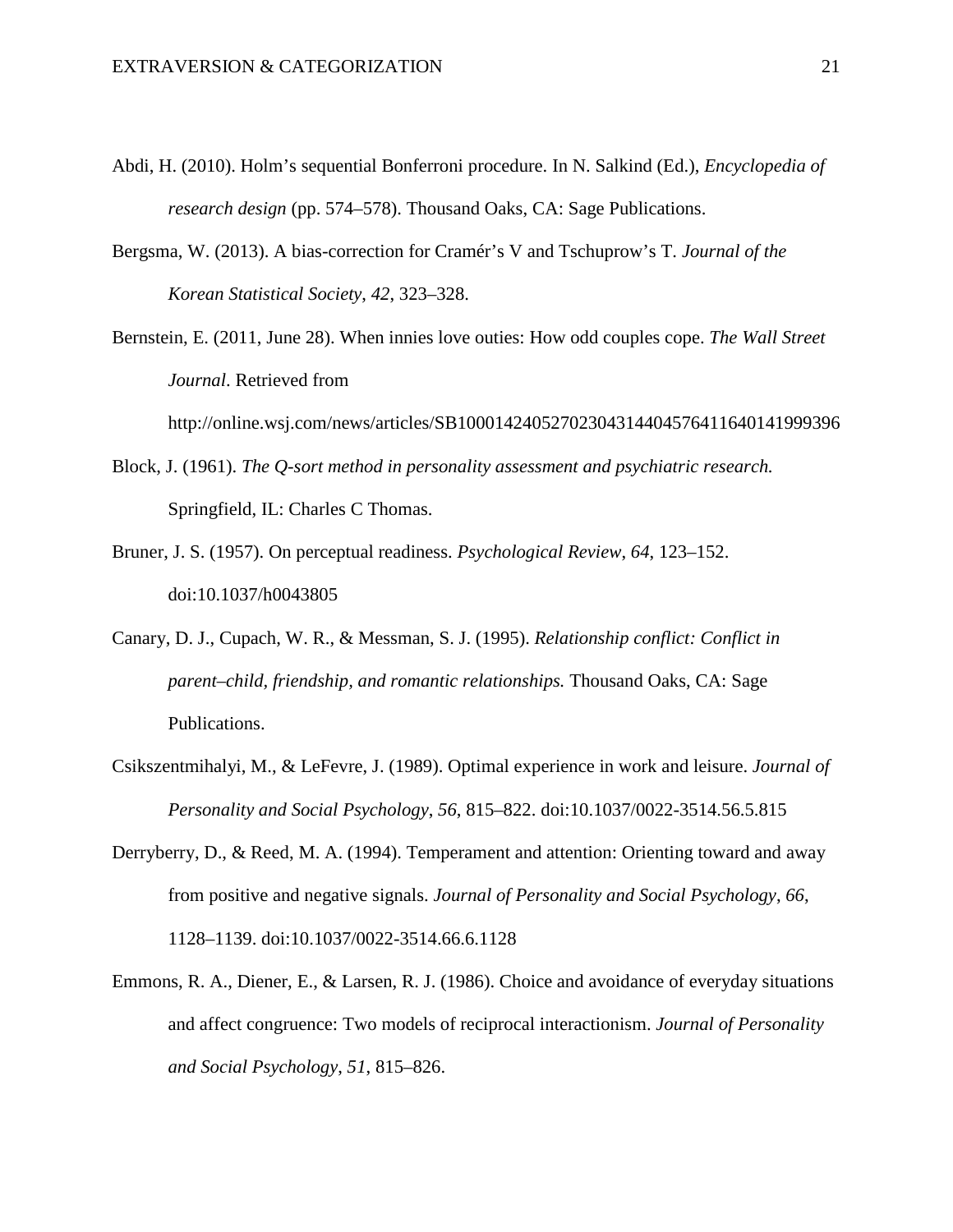- Faul, F., Erdfelder, E., Buchner, A., & Lang, A.-G. (2009). Statistical power analyses using G\*Power 3.1: Tests for correlation and regression analyses. *Behavior Research Methods*, *41*, 1149–1160. doi:10.3758/BRM.41.4.1149
- Fleeson, W., & Gallagher, P. (2009). The implications of Big Five standing for the distribution of trait manifestation in behavior: Fifteen experience-sampling studies and a metaanalysis. *Journal of Personality and Social Psychology*, *97*, 1097–1114. doi:10.1037/a0016786
- Förster, J., Liberman, N., & Higgins, E. T. (2005). Accessibility from active and fulfilled goals. *Journal of Experimental Social Psychology*, *41*, 220–239. doi:10.1016/j.jesp.2004.06.009
- Gosling, S. D., Augustine, A. A., Vazire, S., Holtzman, N., & Gaddis, S. (2011). Manifestations of personality in online social networks: Self-reported Facebook-related behaviors and observable profile information. *Cyberpsychology, Behavior, and Social Networking*, *14*, 483–488. doi:10.1089/cyber.2010.0087
- Hays, W. L. (1994). *Statistics* (5th ed.). Belmont, CA: Wadsworth.
- Higgins, E. T. (1996). Knowledge activation: Accessibility, applicability, and salience. In E. T. Higgins & A. W. Kruglanski (Eds.), *Social psychology: Handbook of basic principles* (pp. 133–168). New York, NY: Guilford Press.
- Higgins, E. T. (2000). Social cognition: Learning about what matters in the social world. *European Journal of Social Psychology*, *30*, 3–39. doi:10.1002/(SICI)1099- 0992(200001/02)30:1<3::AID-EJSP987>3.0.CO;2-I
- Kelly, G. A. (2003). A brief introduction to personal construct theory. In F. Fransella (Ed.), *International handbook of personal construct psychology* (pp. 3–20). New York, NY: John Wiley & Sons.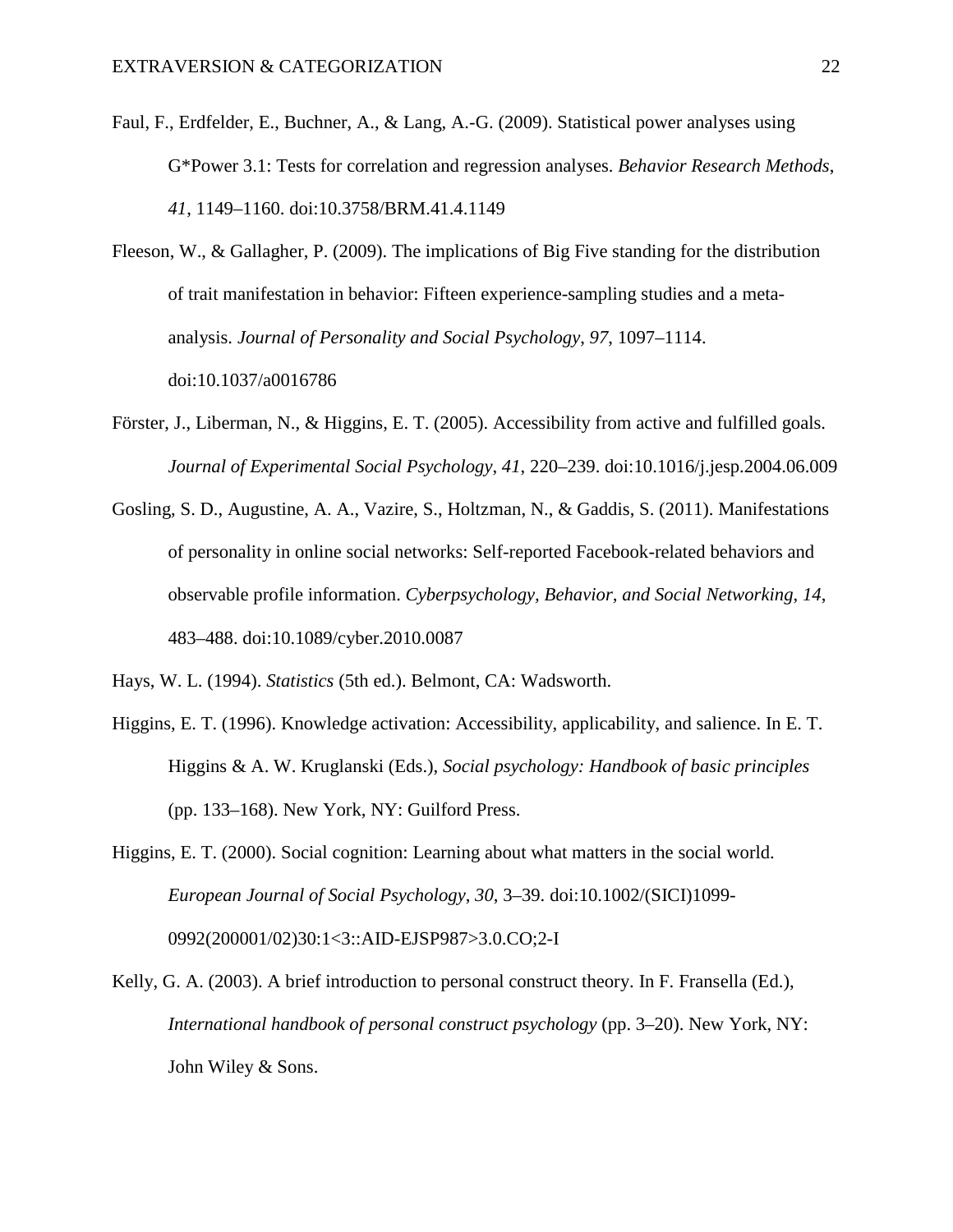- King, L. A., & Broyles, S. J. (1997). Wishes, gender, personality, and well-being. *Journal of Personality*, *65*, 49–76. doi:10.1111/j.1467-6494.1997.tb00529.x
- Lucas, R. E., & Diener, E. (2001). Understanding extraverts' enjoyment of social situations: The importance of pleasantness. *Journal of Personality and Social Psychology*, *81*, 343–356. doi:10.1037/0022-3514.81.2.343
- Lucas, R. E., Le, K., & Dyrenforth, P. S. (2008). Explaining the extraversion/positive affect relation: Sociability cannot account for extraverts' greater happiness. *Journal of Personality*, *76*, 385–414. doi:10.1111/j.1467-6494.2008.00490.x
- McAdams, D. P., Anyidoho, N. A., Brown, C., Huang, Y. T., Kaplan, B., & Machado, M. A. (2004). Traits and stories: Links between dispositional and narrative features of personality. *Journal of Personality*, *72*, 761–784. doi:10.1111/j.0022-3506.2004.00279.x
- McAdams, D. P., & Constantian, C. A. (1983). Intimacy and affiliation motives in daily living: An experience sampling analysis. *Journal of Personality and Social Psychology*, *45*, 851–861. doi:10.1037/0022-3514.45.4.851
- McCabe, K. O., & Fleeson, W. (2012). What is extraversion for? Integrating trait and motivational perspectives and identifying the purpose of extraversion. *Psychological Science*, *23*, 1498–1505. doi:10.1177/0956797612444904
- McCrae, R. R., Costa, P. T., Jr., & Busch, C. M. (1986). Evaluating comprehensiveness in personality systems: The California Q-Set and the Five-Factor Model. *Journal of Personality*, *54*, 430–446. doi:10.1111/j.1467-6494.1986.tb00403.x
- Oishi, S. (2002). The experiencing and remembering of well-being: A cross-cultural analysis. *Personality and Social Psychology Bulletin*, *28*, 1398–1406. doi:10.1177/014616702236871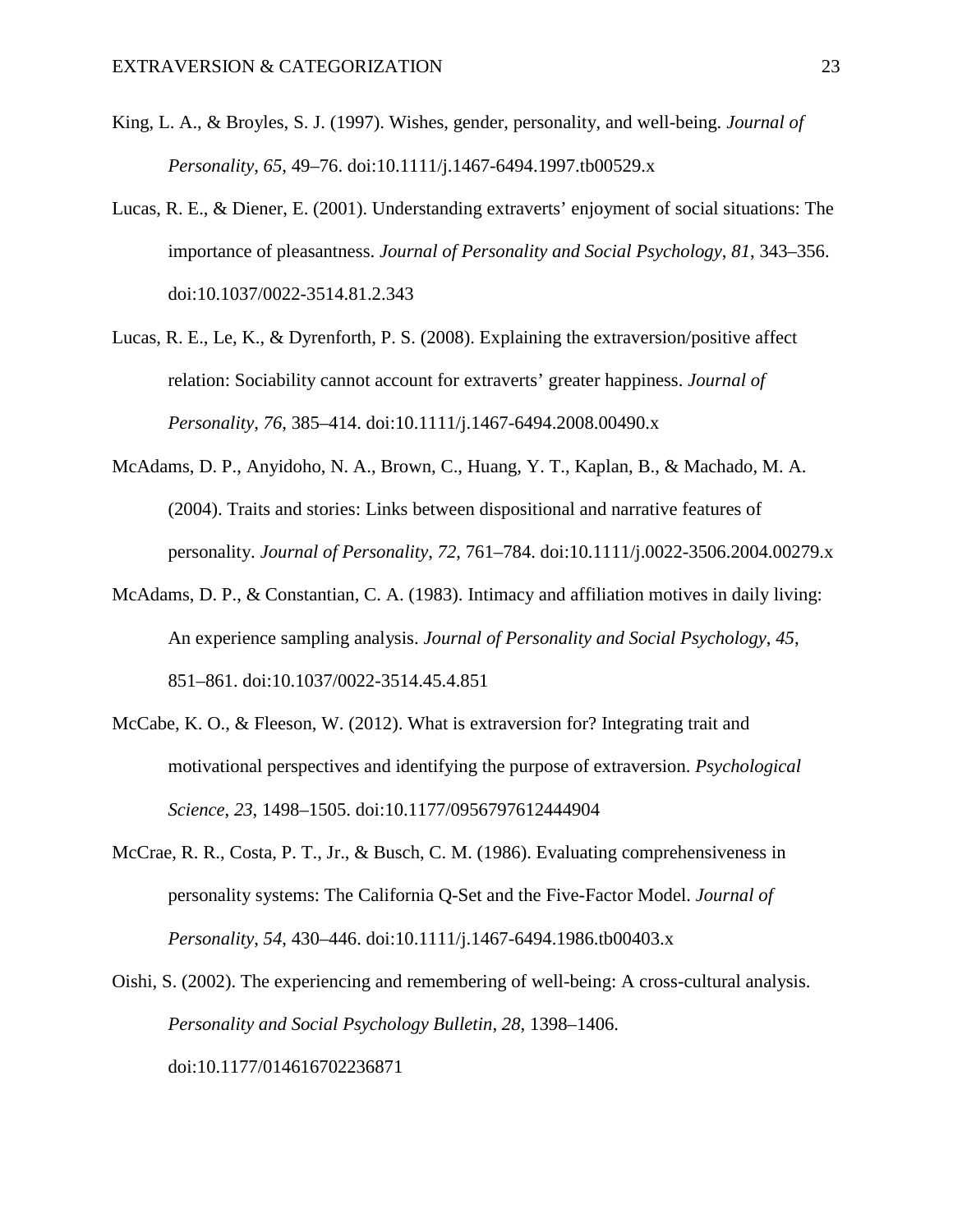- Raggatt, P. (2006). Putting the Five-Factor Model into context: Evidence linking Big Five traits to narrative identity. *Journal of Personality*, *74*, 1321–1347. doi:10.1111/j.1467- 6494.2006.00411.x
- Selfhout, M., Burk, W., Branje, S., Denissen, J., van Aken, M., & Meeus, W. (2010). Emerging late adolescent friendship networks and Big Five personality traits: A social network approach. *Journal of Personality*, *78*, 509–538. doi:10.1111/j.1467-6494.2010.00625.x
- Showers, C. (1992). Compartmentalization of positive and negative self-knowledge: Keeping bad apples out of the bunch. *Journal of Personality and Social Psychology*, *62*, 1036– 1049. doi:10.1037/0022-3514.62.6.1036
- Smillie, L. D. (2013). Why does it feel good to act like an extravert? *Social and Personality Psychology Compass*, *7*, 878–887. doi:10.1111/spc3.12077
- Smillie, L. D., Cooper, A. J., Wilt, J., & Revelle, W. (2012). Do extraverts get more bang for the buck? Refining the affective-reactivity hypothesis of extraversion. *Journal of Personality and Social Psychology*, *103*, 306–326. doi:10.1037/a0028372
- Smillie, L. D., Geaney, J. T., Wilt, J., Cooper, A. J., & Revelle, W. (2013). Aspects of extraversion are unrelated to pleasant affective-reactivity: Further examination of the affective-reactivity hypothesis. *Journal of Research in Personality*, *47*, 580–587. doi:10.1016/j.jrp.2013.04.008
- Steiger, J. H. (1980). Tests for comparing elements of a correlation matrix. *Psychological Bulletin*, *87*, 245–251. doi:10.1037/0033-2909.87.2.245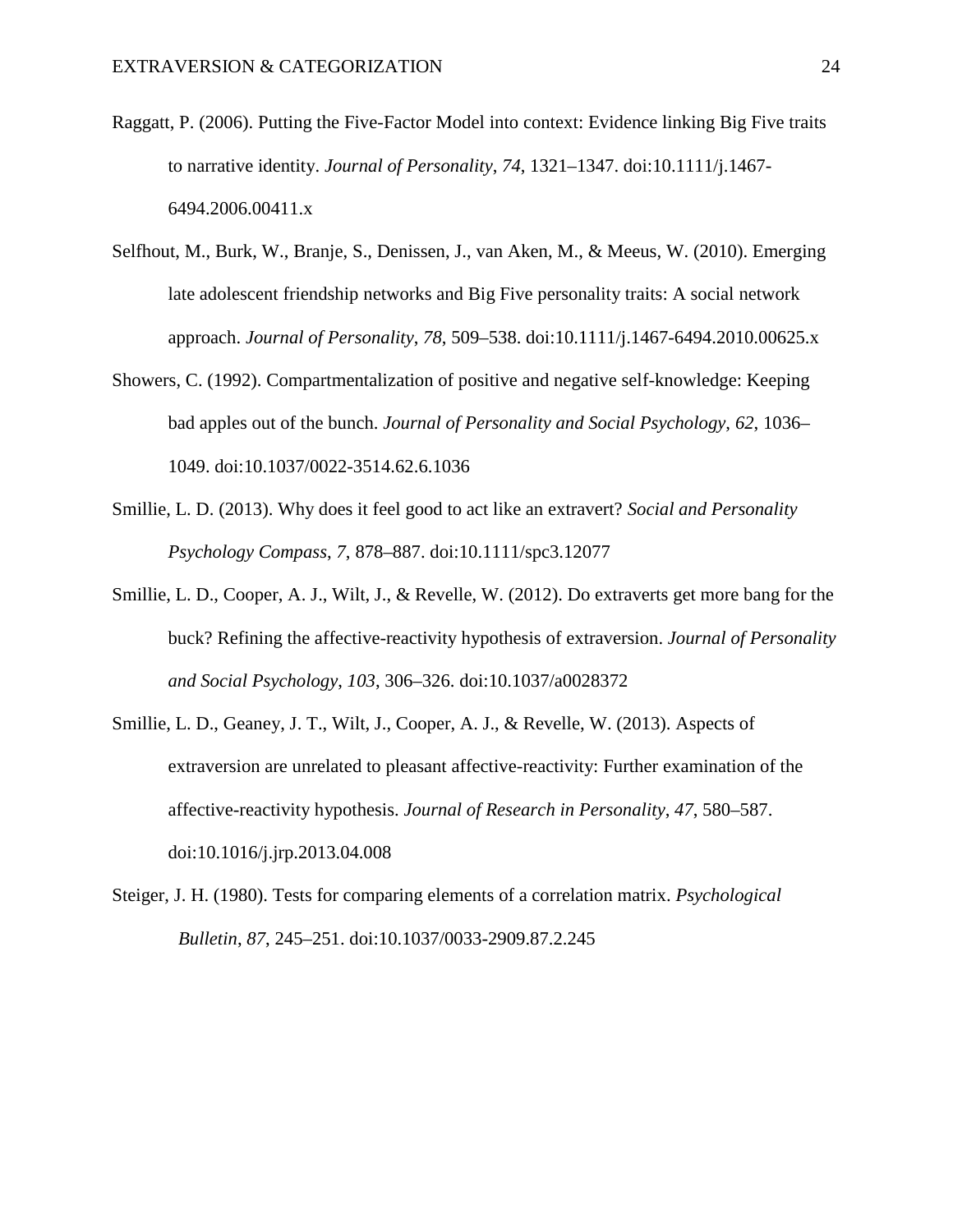# Table 1

| Correlation among Degree of Sorting (Cramér's V) by Various Categories |  |  |  |  |  |  |
|------------------------------------------------------------------------|--|--|--|--|--|--|
|------------------------------------------------------------------------|--|--|--|--|--|--|

| Variable        |        |         | 2                 |         |
|-----------------|--------|---------|-------------------|---------|
| 1. Valence      |        | .09     | $-.07$            | $-.10$  |
| 2. Sociality    | $22^*$ |         | $.45*$            | .05     |
| 3. Relationship | .06    | $.51^*$ |                   | $.31^*$ |
| 4 A-L           | .03    | -09     | $21$ <sup>*</sup> | --      |

*Note.* A/L = Academics and Leisure. Correlations among unadjusted and bias-corrected *V*s appear below and above the diagonal, respectively.<br> $p < .01$ .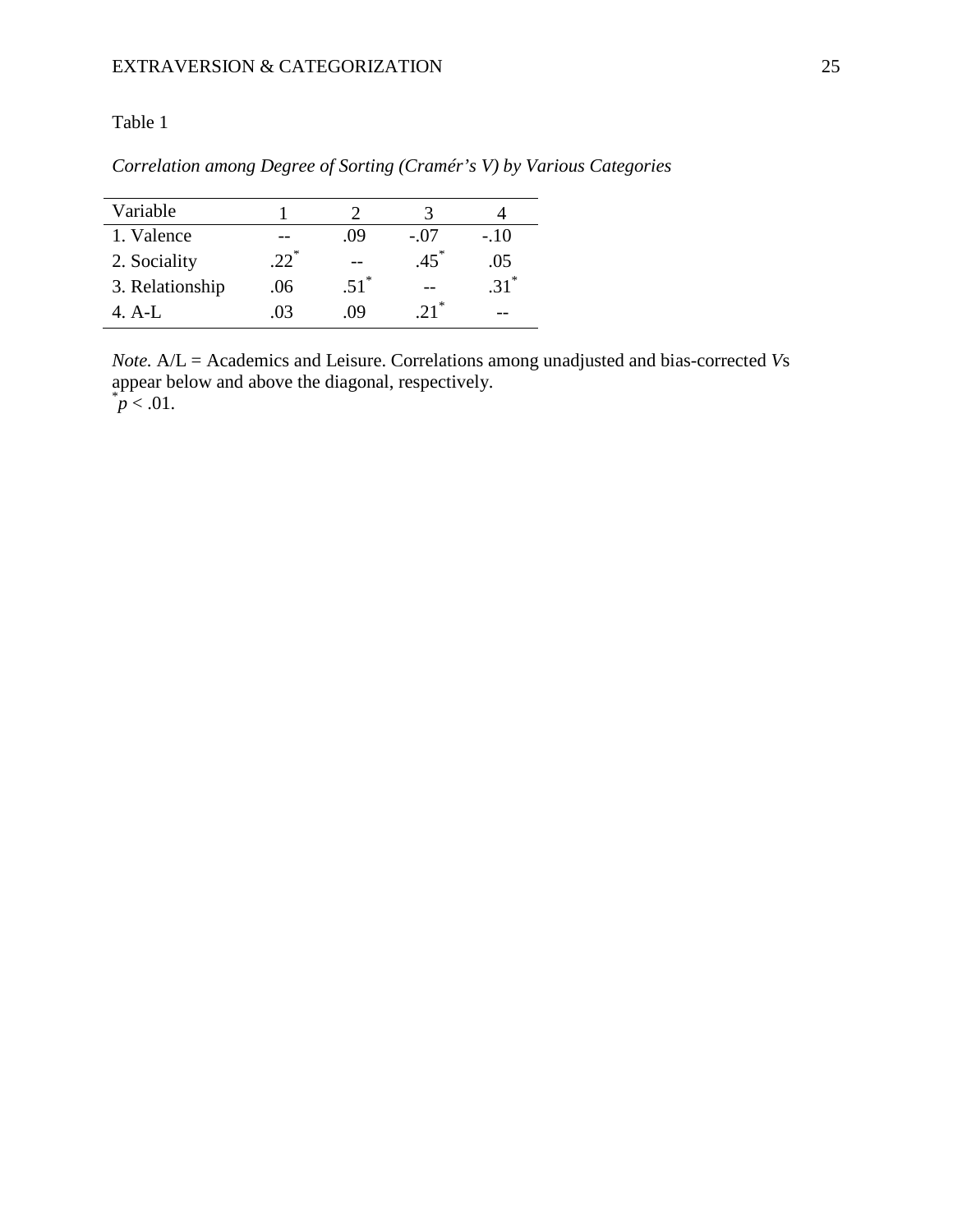# Table 2

|                  |                |           |                | Correlation     |                 |                 | 95% CI |       |
|------------------|----------------|-----------|----------------|-----------------|-----------------|-----------------|--------|-------|
|                  | $\overline{M}$ | <b>SD</b> | $\overline{N}$ | <b>IPIP</b>     | CQ              | <b>COMP</b>     | Lower  | Upper |
| Unadjusted V     |                |           |                |                 |                 |                 |        |       |
| Valence          | .68            | .21       | 176            | $-.05$          | $-.03$          | $-.04$          | $-.19$ | .11   |
| Sociality        | .63            | .18       | 170            | $.19*$          | $.15^{\dagger}$ | $.19*$          | .04    | .33   |
| Relationship     | .70            | .14       | 176            | $.27*$          | $.21^*$         | $.26*$          | .12    | .40   |
| A/L              | .74            | .13       | 176            | $.13^{\dagger}$ | .11             | $.13^{\dagger}$ | $-.02$ | .27   |
| Bias-Corrected V |                |           |                |                 |                 |                 |        |       |
| Valence          | .35            | .19       | 176            | $-.09$          | $-.06$          | $-.09$          | $-.23$ | .06   |
| Sociality        | .30            | .18       | 170            | $.15^{\dagger}$ | .10             | .14             | $-.01$ | .28   |
| Relationship     | .45            | .18       | 176            | $.22*$          | $.19*$          | $.22*$          | .08    | .36   |
| A/L              | .47            | .15       | 176            | .09             | .09             | .09             | $-.06$ | .24   |

*Descriptive Statistics for Degree of Sorting by Event Variables and Their Correlation with Extraversion.*

*Note. V* = *Cramér's V*; A/L = Academics and Leisure; IPIP = International Personality Item Pool Extraversion; CQ = California Q-Set Extraversion; COMP = Composite of IPIP and CQ Extraversion;  $95\%$  CI = 95% confidence intervals constructed around correlations with composite extraversion.  $p < .05.$   $\uparrow p < .10.$